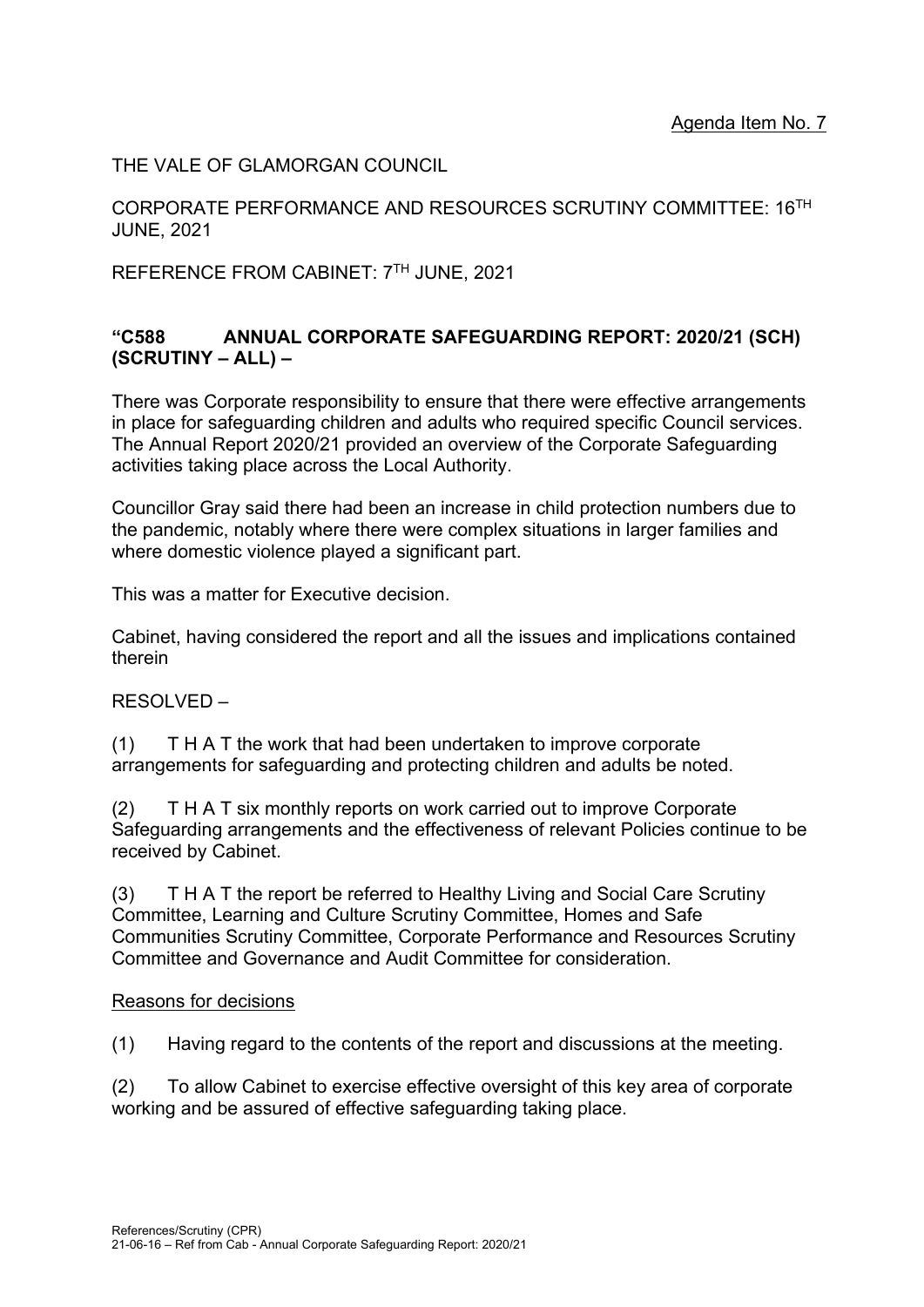(3) To respond to requests that each Scrutiny Committee and Governance and Audit Committee (given the previous Wales Audit Office Report) were provided with a safeguarding update."

Attached as Appendix – Report to Cabinet:  $7<sup>th</sup>$  June, 2021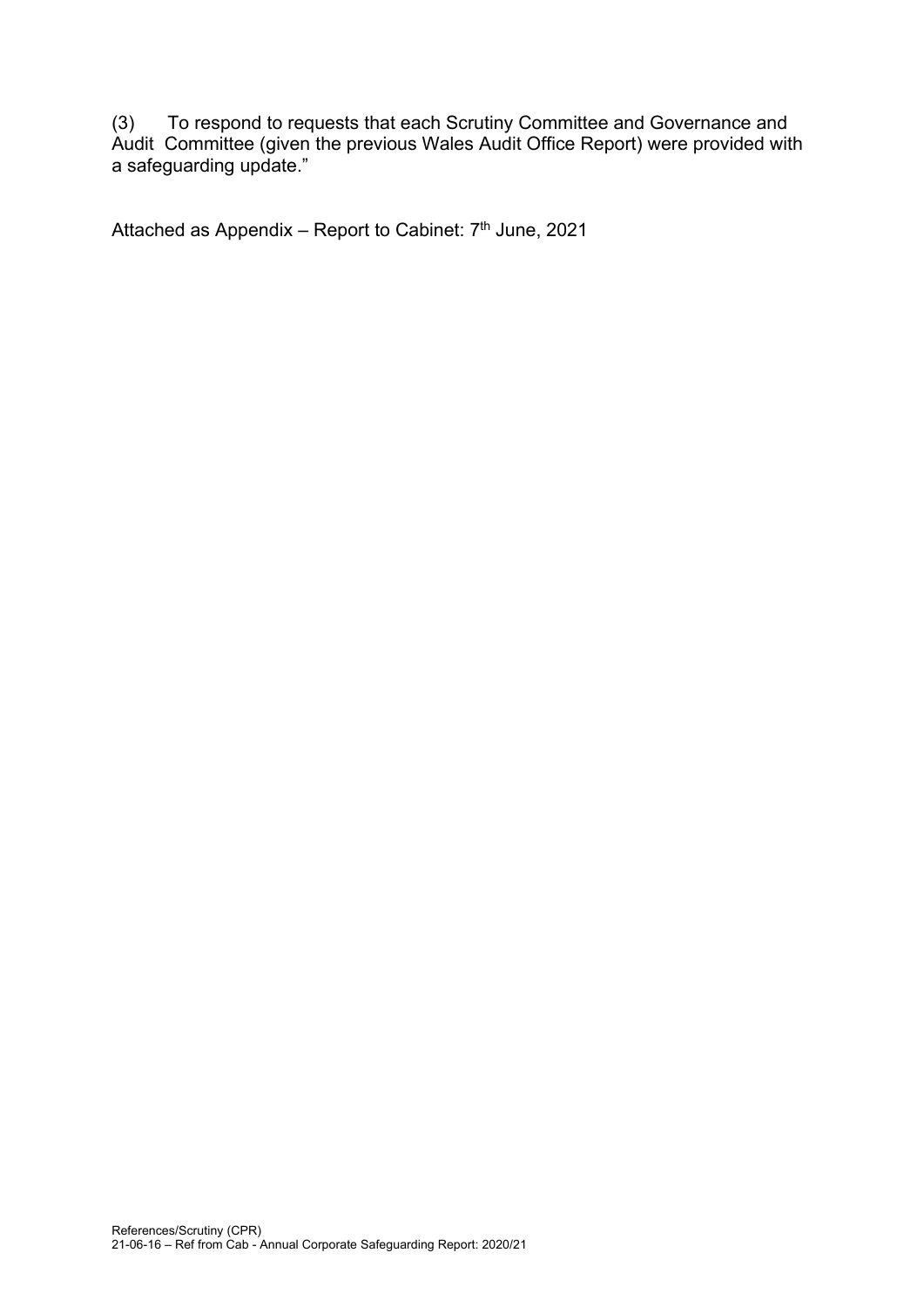

| Meeting of:                                               | <b>Cabinet</b>                                                                                                                      |  |  |
|-----------------------------------------------------------|-------------------------------------------------------------------------------------------------------------------------------------|--|--|
| Date of Meeting:                                          | <b>Monday, 07 June 2021</b>                                                                                                         |  |  |
| <b>Relevant Scrutiny</b><br>Committee:                    | <b>All Scrutiny Committees</b>                                                                                                      |  |  |
| Report Title:                                             | Annual Corporate Safeguarding Report: 2020/21                                                                                       |  |  |
| Purpose of Report:                                        | To update Cabinet on the work that has been undertaken in relation to<br>Corporate arrangements for Safeguarding across the Council |  |  |
| <b>Report Owner:</b>                                      | Cabinet Member for Social Care and Health                                                                                           |  |  |
| Responsible Officer:                                      | Director of Social Services                                                                                                         |  |  |
| <b>Elected Member and</b><br><b>Officer Consultation:</b> | This is an issue which affects all areas of the Vale of Glamorgan                                                                   |  |  |
| <b>Policy Framework:</b>                                  | This is a matter for Executive decision by Cabinet                                                                                  |  |  |

Executive Summary:

- There is Corporate responsibility to ensure that there are effective arrangements in place for safeguarding children and adults who require specific Council services.
- This Annual Report 2020/21 provides an overview of the Corporate Safeguarding activities taking place across the Local Authority.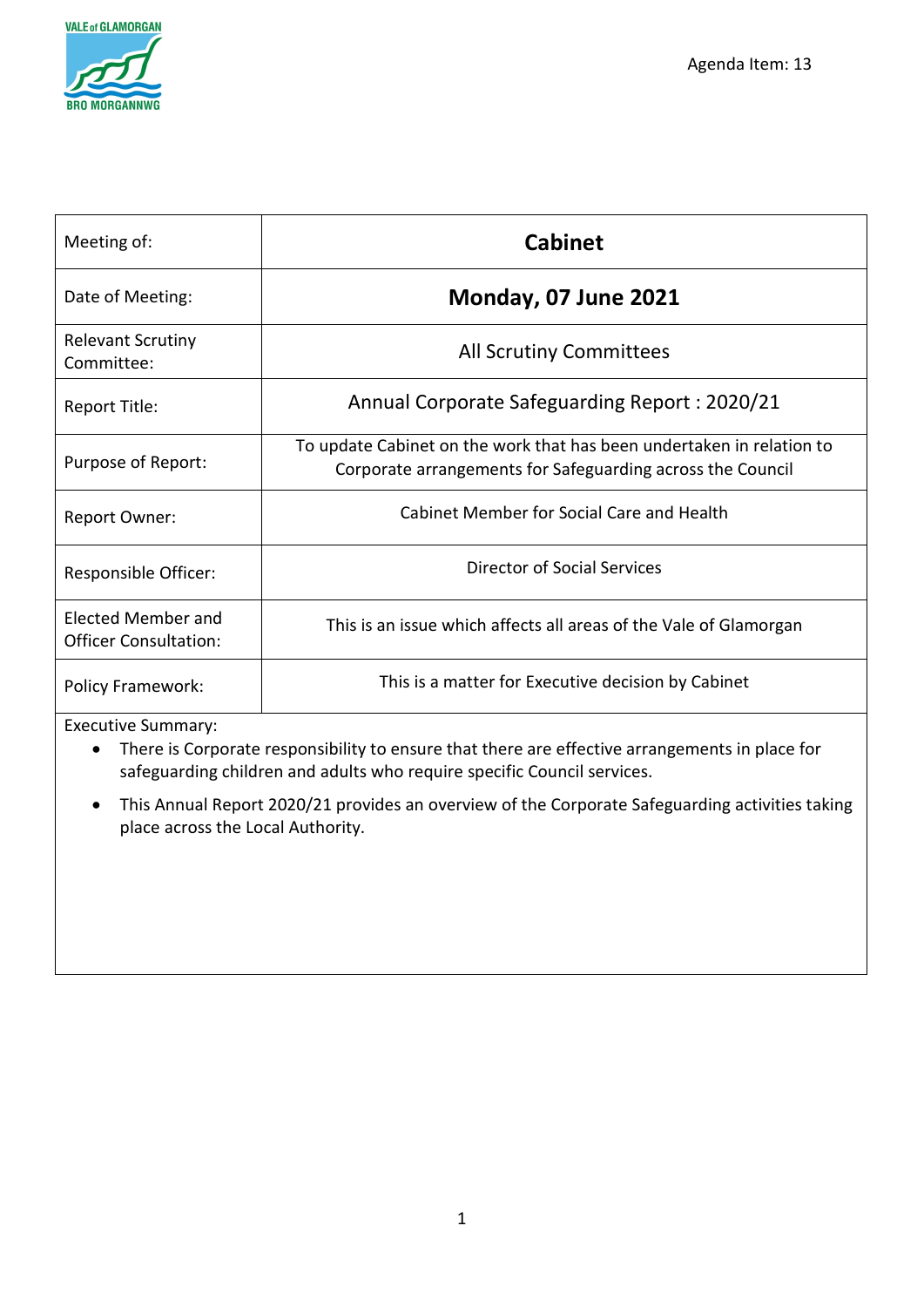#### **Recommendations**

- **1.** That Cabinet notes the work that has been undertaken to improve corporate arrangements for safeguarding and protecting children and adults.
- **2.** That Cabinet continues to receive six monthly reports on work carried out to improve Corporate Safeguarding arrangements and the effectiveness of relevant Policies.
- **3.** That the report is referred to Healthy Living and Social Care, Learning and Culture, Home and Safe Communities, Governance and Audit and Corporate Performance and Resources Scrutiny Committees for consideration.

#### **Reasons for Recommendations**

- **1.** To ensure that Cabinet is aware of recent developments in corporate arrangements for safeguarding.
- **2.** To allow Cabinet to exercise effective oversight of this key area of corporate working and be assured of effective safeguarding taking place.
- **3.** To respond to requests that each Scrutiny Committee and Governance and Audit Committee (given the previous Wales Audit Office Report) are provided with a safeguarding update.

#### **1. Background**

- **1.1** Attached at Appendix 1 is the annual report that brings together safeguarding activity undertaken by the Social Services, Learning and Skills, Managing Directors Office and Resources and Environment and Housing. This provides a more holistic representation of safeguarding activity across the Council. The report provides a composite of activity across the directorates. Scrutiny Committees should particularly consider the elements of the report in line with their portfolio areas.
- **1.2** The Social Services and Wellbeing (Wales) Act 2014 was implemented in April 2016. This has brought about changes in particular relating to the introduction of a 'Duty to Report' which has meant a revision of the corporate safeguarding policy to bring staff's attention to this duty.
- **1.3** The 'Working Together to Safeguard People Guidance' under Part 7 of the Act provides guidance on corporate safeguarding for the council. Guidance on handling individual cases (Volumes 5 and 6) to protect children and adults at risk was launched in 2017. The Guidance provides advice on what should happen if an individual has concerns about the well-being or welfare of a child or an adult at risk.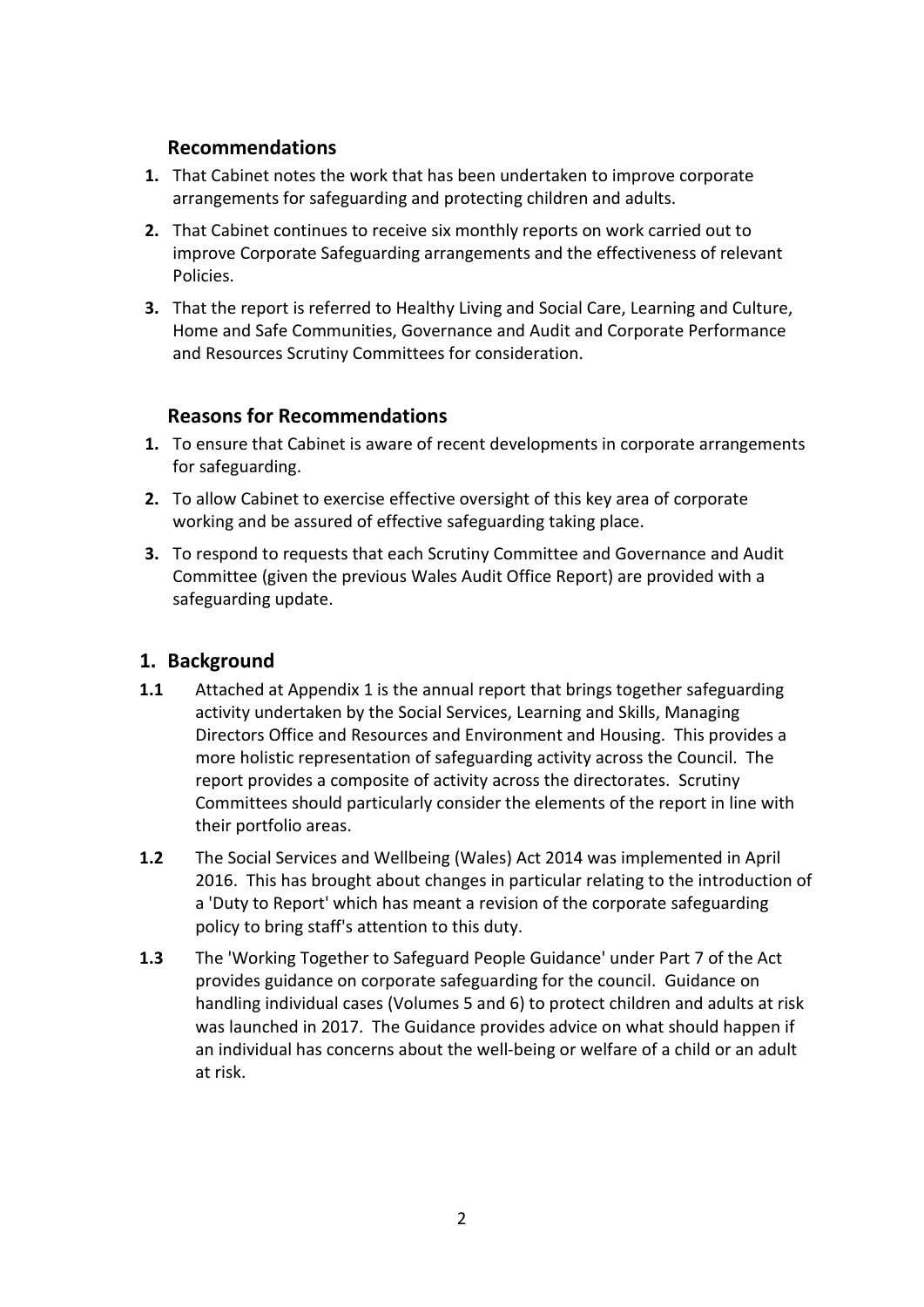#### **2. Key Issues for Consideration**

- **2.1** A set of new national safeguarding procedures, Wales Safeguarding Procedures were launched in November 2019. They detail the essential roles and responsibilities for practitioners to ensure that they safeguard children and adults who are at risk of abuse and neglect. The procedures are designed to standardise safeguarding practice across all of Wales and between agencies. These procedures support Local Authorities in fulfilling their statutory roles and functions to adults and children at risk.
- **2.2** HR have implemented an electronic transfer system for DBS checks. This will speed up the DBS checking process which forms part of the pre-employment checks. The system provides an electronic portal where applicants are able to apply for a DBS check online, allow checks to be approved and tracked by the Council, and the disclosure outcome will be available in the majority of cases within 24/48 hours.
- **2.3** The Vale of Glamorgan Council adopted the Violence Against Women, Domestic Abuse and Sexual Violence Regional Strategy on 30<sup>th</sup> July 2018. Structures and accountability are in place to ensure that we are able to deliver positive outcomes against the overarching objectives that have been agreed.
- **2.4** The Covid-19 pandemic has impacted upon service delivery however safeguarding activity has continued during this time to ensure those most vulnerable within our communities are supported and protected.

### **3. How do proposals evidence the Five Ways of Working and contribute to our Well-being Objectives?**

- **3.1** Long-term Considering ability across Directorates to meet long-term demands and horizon scanning in relation to our safeguarding responsibilities.
- **3.2** Integration Considering how the public body's well-being objectives may impact upon each other of the well-being goals, on their objectives, or on the objectives of other public bodies.
- **3.3** Involvement Ensuring voices of children and adult at risk are acknowledged and respected in all our interactions and service planning.
- **3.4** Collaboration Cross Directorate ownership, accountability and understanding of our safeguarding roles and responsibilities.

#### **4. Resources and Legal Considerations**

#### **Financial**

**4.1** There are no direct resource implications arising from the Corporate Safeguarding work. However, the increased awareness of safeguarding and the responsibility to respond to concerns of those who may not be eligible for our services has brought about significant pressures within social services teams, and consequently we need to review processes to ensure clarity for people raising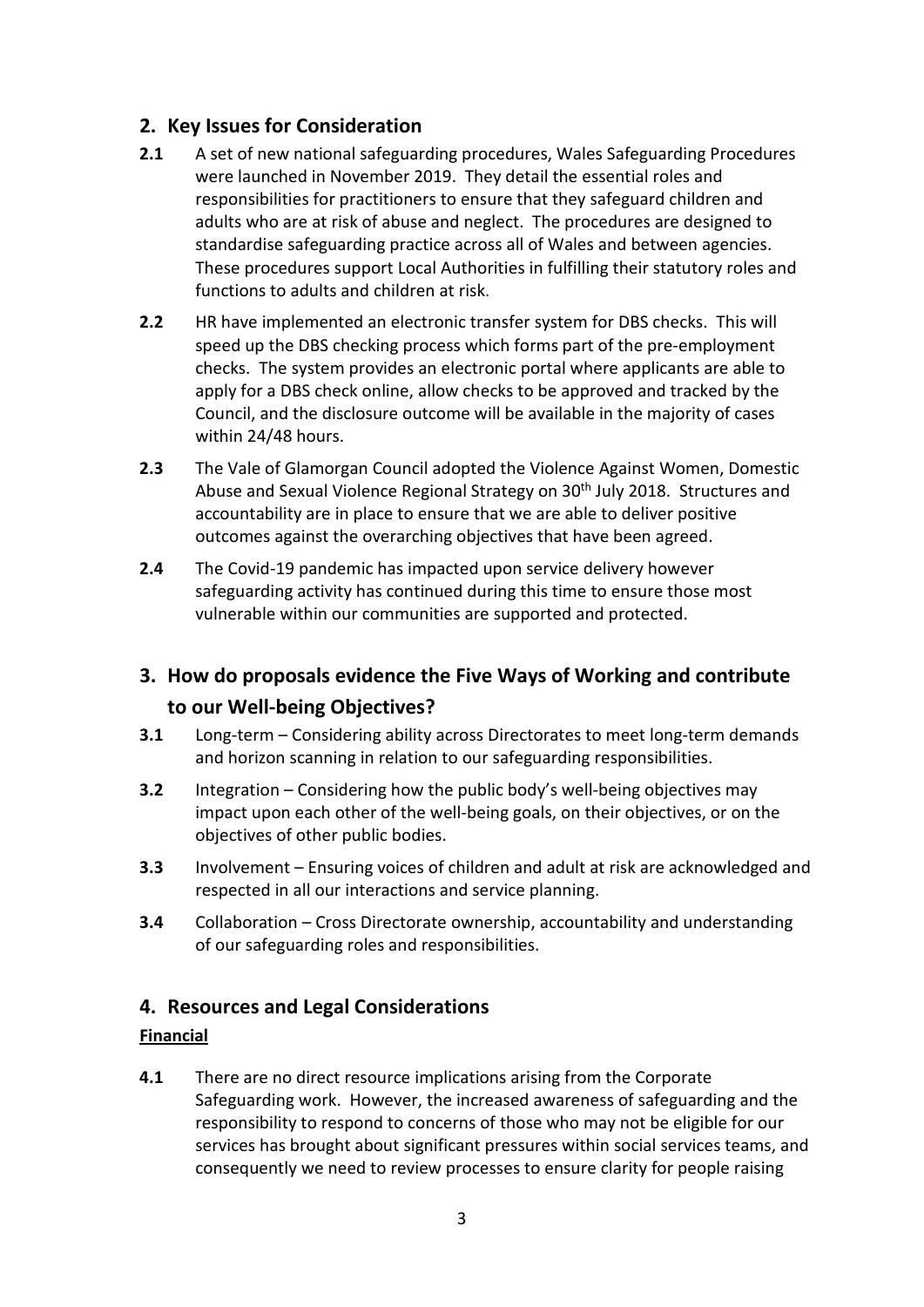concerns and who responds to these enquiries/notifications about individuals who are considered 'at risk', but are not known or eligible for our statutory services.

**4.2** The other financial implication of note is the resource that will be required to implement some areas of the Corporate Safeguarding Work Plan which directorates will need to manage within their existing budgets.

#### **Employment**

- **4.3** The Safer Recruitment Policy legitimately excludes consideration for appointment of all applicants for posts within regulated activity whose criminal actions/convictions mean that they are deemed unsuitable or who are included within the barred list.
- **4.4** Any application for employment for those posts included within the definition of regulated activity by candidates who are included on the relevant barred list will be considered a criminal act and reported to the Police and relevant registration body (if appropriate).
- **4.5** In relation to DBS arrangements, key elements of the Protection of Freedoms Act 2012 have been implemented.

#### **Legal (Including Equalities)**

- **4.6** Legislation requires the Local Authority to make arrangements for ensuring the function to discharge their duties, having regard to the need to safeguard and promote the welfare of children and adults at risk. The Social Services & Wellbeing (Wales) Act 2014 and codes of practice issued under the Act, makes it clear that Safeguarding Children and Adults at risk of abuse and neglect is everyone's responsibility.
- **4.7** The Director of Social Services must ensure effective safeguarding arrangements are in place, both within the Local Authority and by relevant Partners. The Director of Social Services must oversee and report to Councillors, on a consistent basis regarding the operation, monitoring and improvement of child and adult safeguarding systems within the Local Authority. Defined arrangements with other Officers within the Local Authority, particularly the Head of Adult Services and Head of Children Services must be clear in relation to delegation and reporting arrangements relating to safeguarding issues.

#### **5. Background Papers**

None.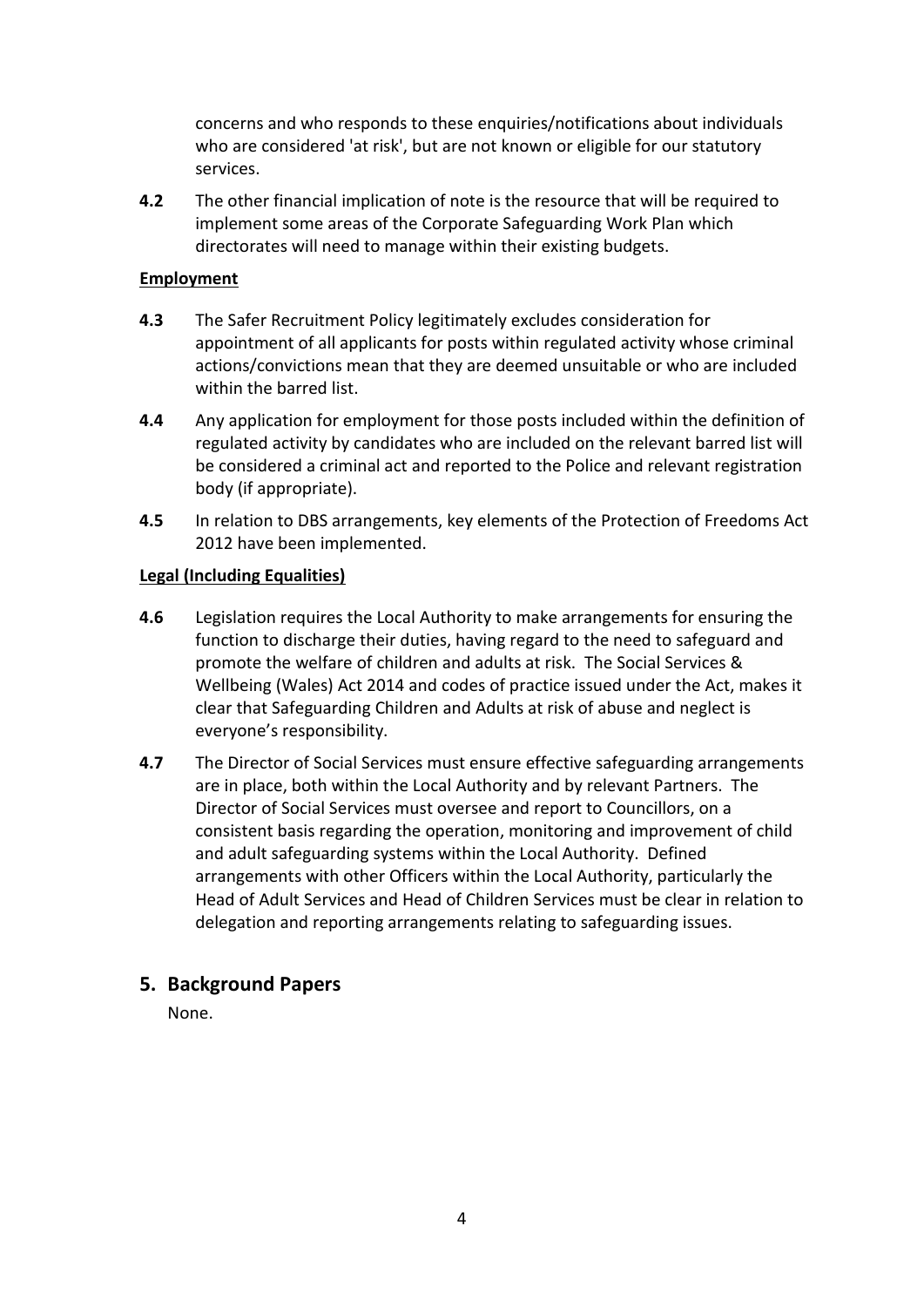

**Appendix One**

# **Corporate Safeguarding Vale of Glamorgan Council Annual Report April 2020 – March 2021** Cyngor Bro Morgannwg Vale of Glamorgan Council

The purpose of this report is to reflect on safeguarding activity during 2020/21 across the Vale of Glamorgan Council. The report outlines key activities on a corporate basis for the following:

- **Section A:** Social Services
- **Section B:** Learning and Skills
- **Section C:** Managing Director and Resources (Safer Recruitment)
- **Section D:** Environment and Housing (Housing; Community Safety; Shared Regulatory Services)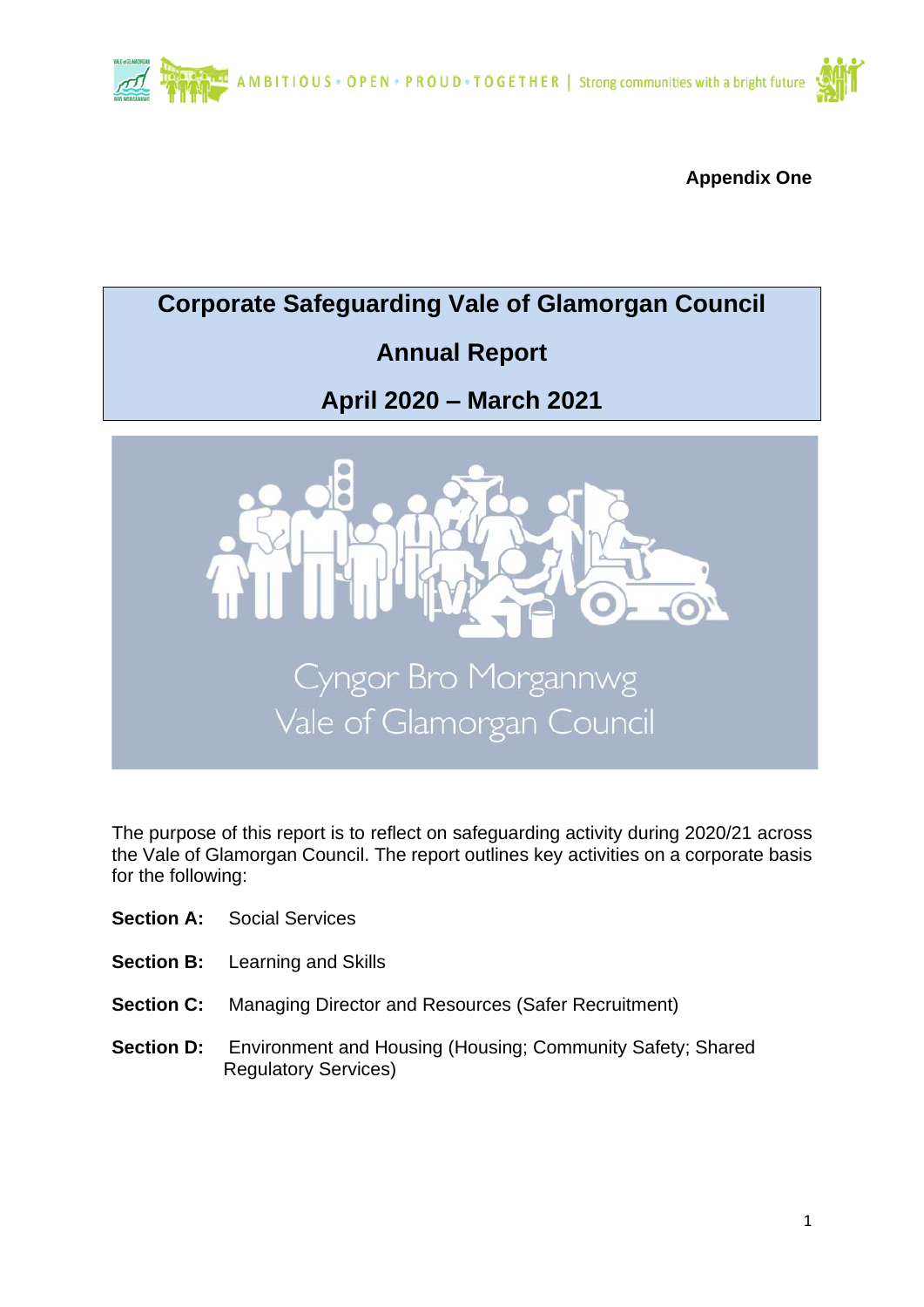



#### **A. Safeguarding in Social Services**

- 1. This section of the update brings together key safeguarding activity that has taken place across the three Divisions of the Social Services Directorate during the period **April 2020 – March 2021**
- 2. The Covid-19 pandemic has impacted on all areas of our service delivery. Safeguarding those who are most vulnerable in our communities has remained a priority.
- 3. The following activities will be addressed in turn:
	- o Child Protection (Conferences & Registration)
	- o Adults at Risk (formally POVA)
	- o Allegations against Professionals (Formerly Part IV/Professional Concerns)
	- o Cardiff and Vale Regional Safeguarding Board

#### 4. **Children's Safeguarding & Review : Child Protection**

Child Protection Conferences are multi-agency meetings that include children and their parents/caregivers and take place when Child Protection (S.47 of the Children Act 1989) enquiries have identified that a child is at continued risk of harm. The S.47 enquiries will have been conducted by a social worker within the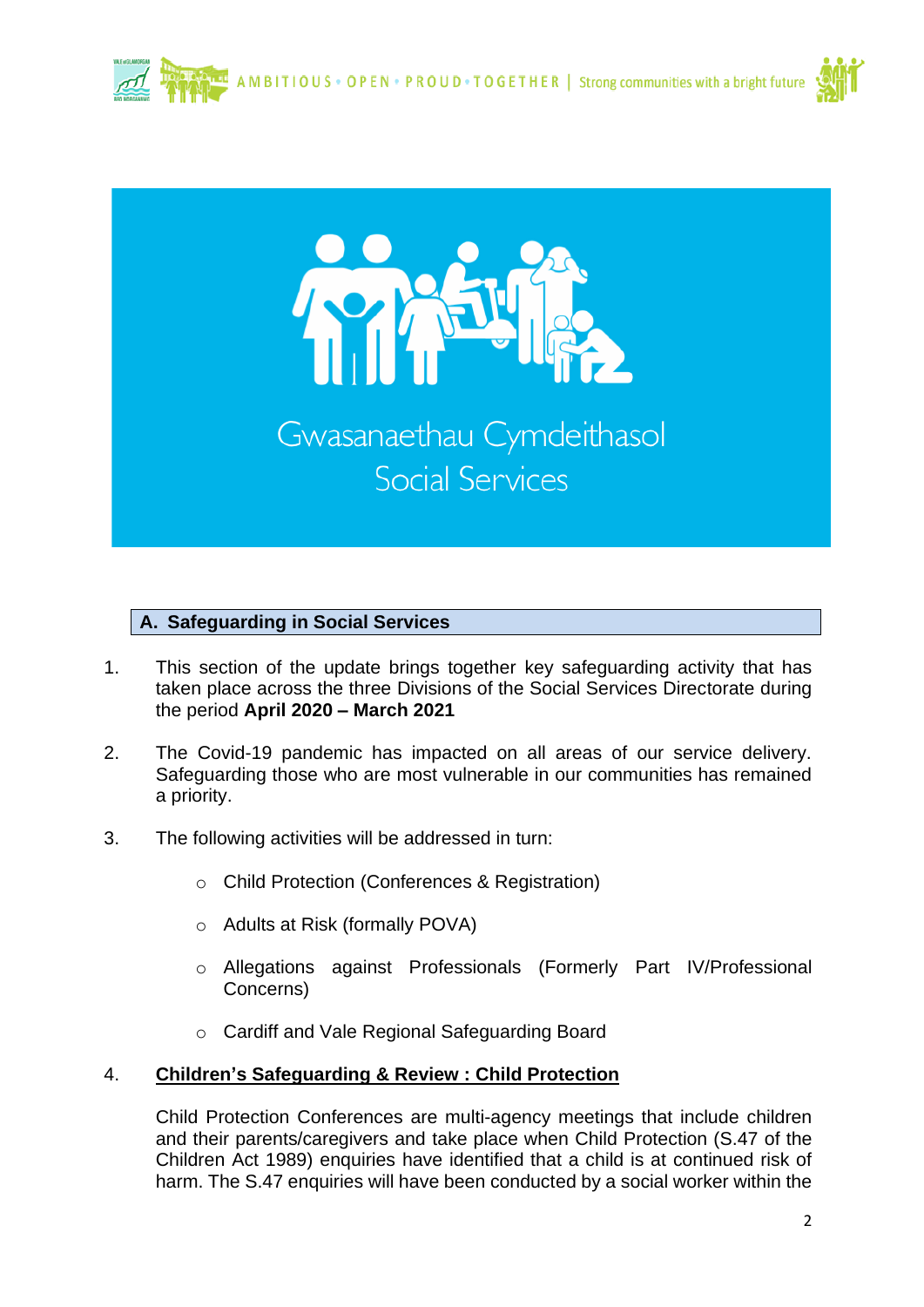



children and young people's team alongside an assessment. These enquiries and subsequent outcomes will have been informed by multi-agency discussion and consideration of the child's individual circumstances in the context of their wider family.

- 5. The child protection conference functions, chairing roles and responsibilities, are delivered by the Resource Management and Safeguarding Division of Social Services. It has a function that is independent of Children's Services, although there is close collaboration and communication. This enables a level of independence and scrutiny in ensuring that effective practice is taking place, to enable children's voices to be heard and this reflects good outcomes for children and their families. It also ensures that appropriate and effective risk management is evident for those children deemed to be at most risk within our communities.
- 6. During the pandemic the operating model for conferences changed to taking place via virtual platform Teams. This has not impacted on our ability for appropriate discussion and decision making for children and their families. Children and their families have also continued to participate in child protection conferences, and as a consequence we have seen increased participation from parents who previously had not engaged within this forum.
- 7. The table below demonstrates how many initial child protection conferences were held in 2020/21.

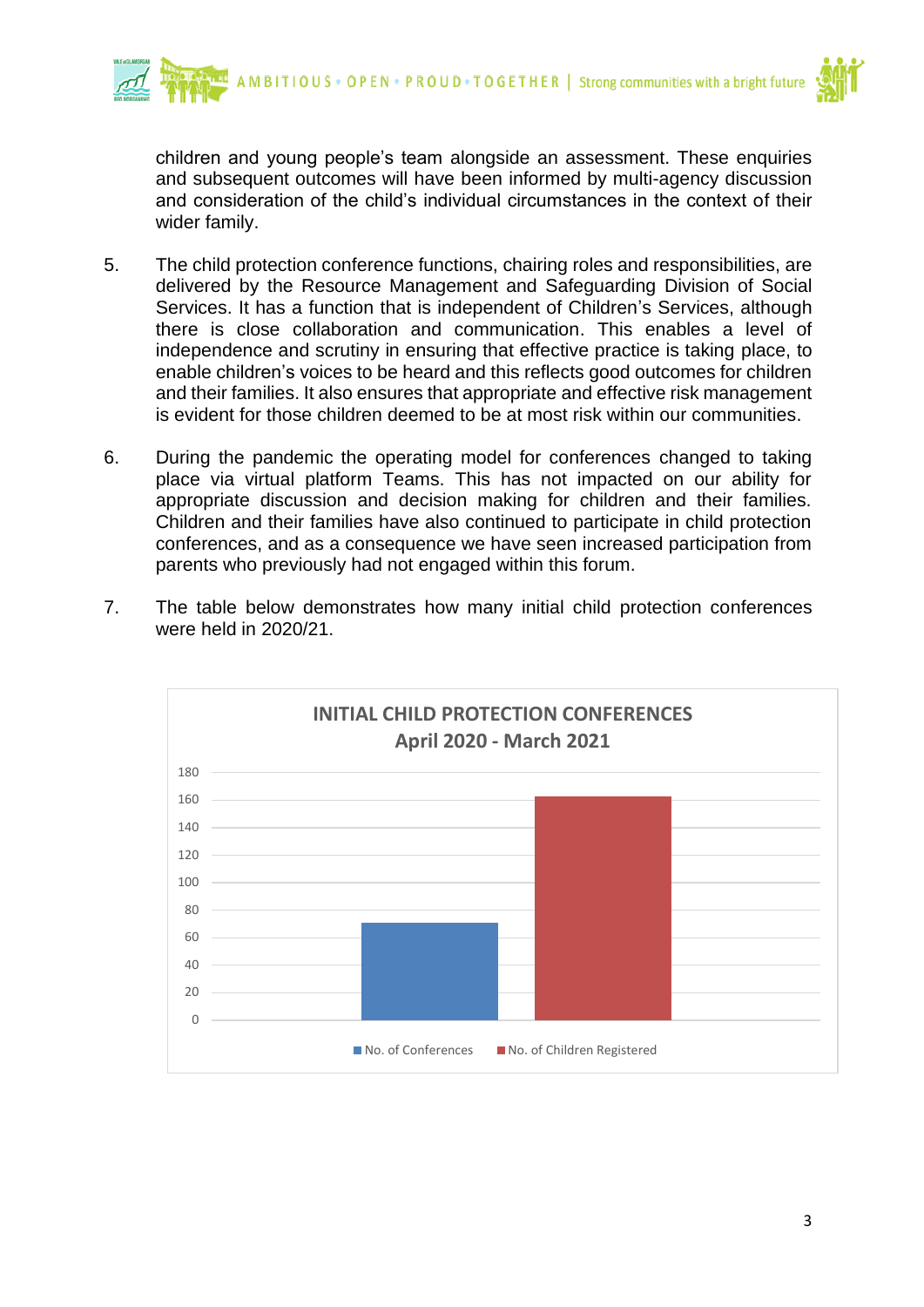

- 8. 94 Child Protection Conferences were held during this period, which resulted in 163 children becoming subject to Child Protection Registration and risk planning. The difference in figures of conferences held to number of children subject to registration reflects sibling groups where there are one or more children in the family.
- 9. The decision for a child to be subject to registration and child protection planning registered indicates that they have been identified as being at risk of significant harm. There are more children than conferences taking place as the figures reflect sibling groups of children. Not all conferences result in the child becoming subject of registration, in some cases it may be decided that the child is not at continuing risk of significant harm and there may be care and support needs to consider, during this period only one child was considered at Initial Conference that did not result in them becoming subject to a child protection plan and registration. The decision for registration and what category of registration is required, is determined within the child protection conference and considered within the parameters of the risks being identified.

The categories of risk for registration are:

- Physical Abuse
- Emotional or Psychological Abuse
- Sexual Abuse
- Financial Abuse
- **Neglect**
- 10. Children can be recorded as being at risk of abuse, neglect or harm under one, or more of these categories.
- 11. There has been a significant increase in the number of initial conferences being held and numbers of children becoming subject to child protection planning. 2019/20 saw **106** children becoming subject to registration and child protection planning in contrast to **163** this year.
- 12. This increase is reflective of the increased demand that has been experienced across children's services. Whilst Covid-19 has impacted on services there is not a direct correlation between limited service provision from our partner agencies and the increase being seen. Work is being undertaken to understand the various factors of this increase and themes that are being experienced across the Vale.
- 13. 2020/21 has seen an overall increase in the numbers of children subject to child protection registration as of March 2021, 130 children were subject to CP planning and registration. The graph below demonstrates the year on year increase since March 2019. There is ongoing monitoring and scrutiny of this area of work from the management teams within Safeguarding and Children & Young People's Service. The numbers being seen in March 2019 were below the average numbers that this Local Authority has seen historically. We will continue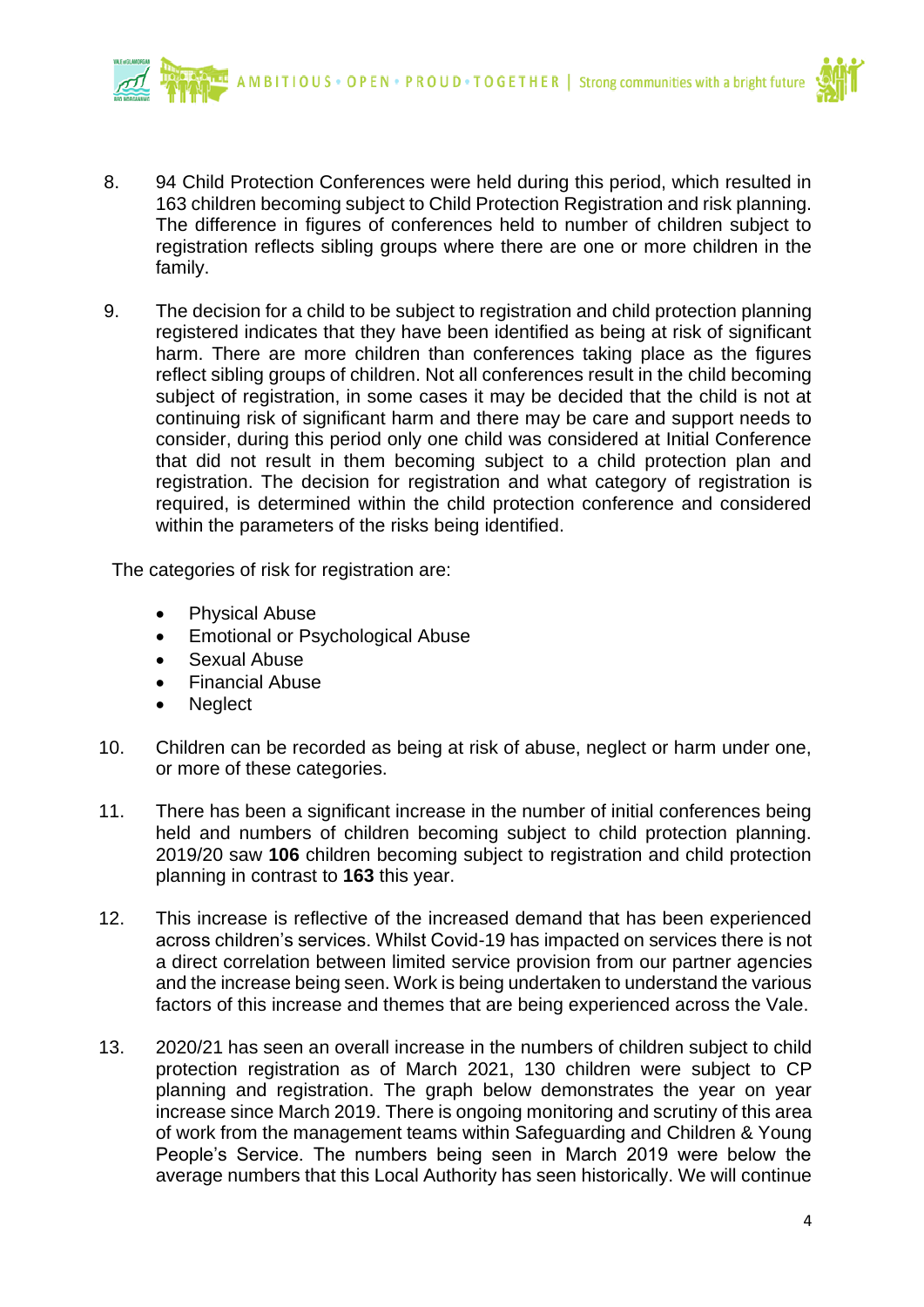

to monitor to ensure appropriate planning and resources are available to this critical area of safeguarding work.



#### **Adults at Risk (formally Protection of Vulnerable Adults)**

- 14. Safeguarding duties under the Social Services and Well-being (Wales) Act 2014 (SSWBA) apply to adult protection, as safeguarding is preventative as well as protective. Safeguarding is wider than the essential focus on those most at risk or needing protection from abuse, neglect and harm. Safeguarding includes ensuring the provision of safe and effective care; protecting from abuse, neglect and harm; optimising well-being, voice, choice and control, and preventing impairment of health and development.
- 15. Safeguarding is everyone's business. However, the Act sets out particular duties for Local Authorities and relevant partner agencies e.g. Health and Police, working with adults. The Social Services and Well-Being (Wales) Act, places a duty to report an "adult at risk" for all relevant partners for the Local Authority. There is a new duty for a Local Authority to make enquiries if it has reasonable cause to suspect that a person within its area (whether or not ordinarily resident there) is an adult at risk.
- 16. Where there is reasonable cause to suspect that an adult is at risk of abuse or neglect the Local Authority has a duty to undertake section 126 enquiries. These enquiries should normally be completed within seven days and enquiries should be made to determine what actions may be required to support the adult at risk and any ongoing protection planning that may be required. These enquiries should be person centred and ensure that the adult is consulted and spoken with to determine their understanding of the situation and any support needs they may have as well as considering potential risks.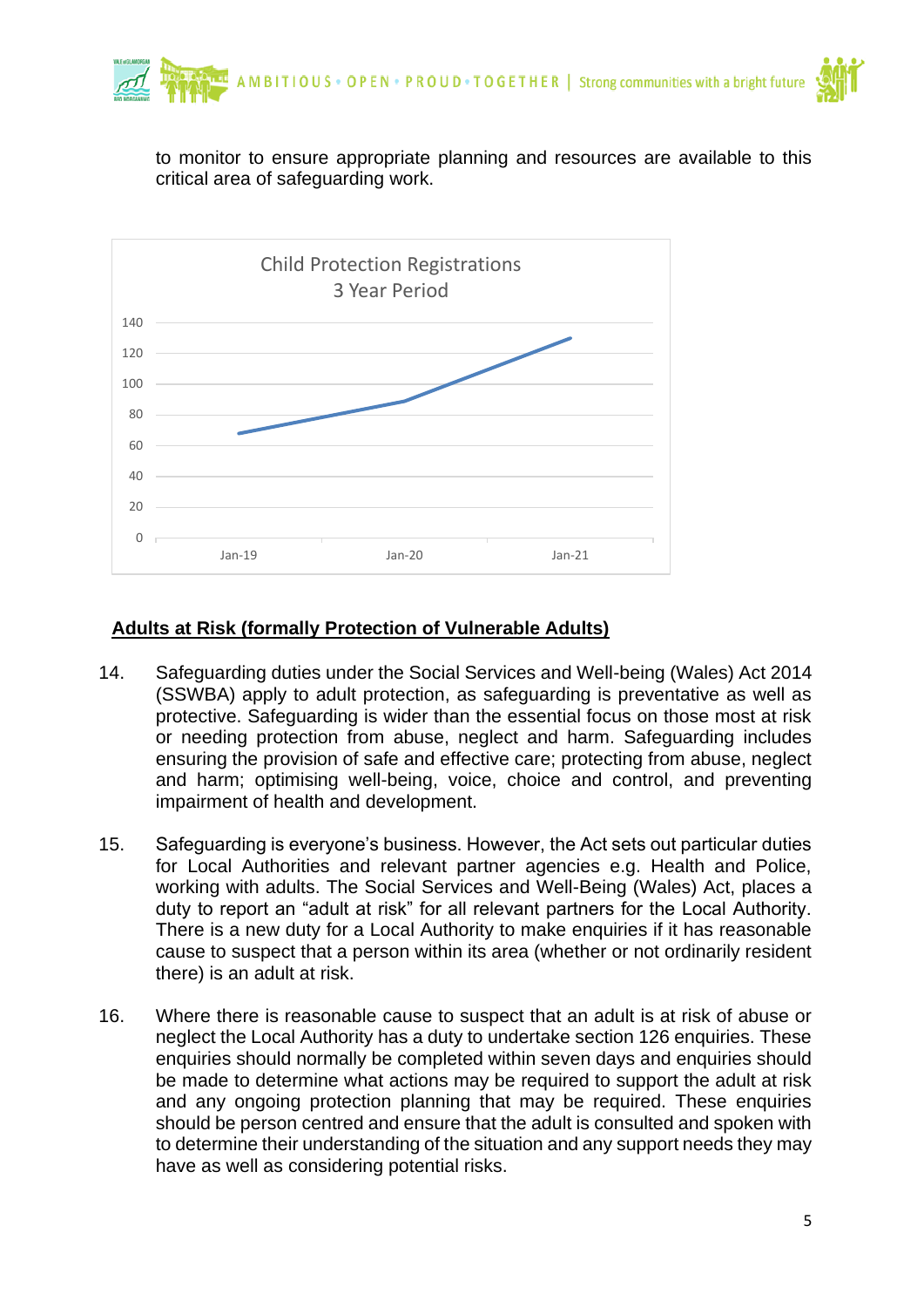

- 17. The duties placed on the Local Authority by the SSWBA, have resulted in a significant increase in the number of safeguarding enquiries being undertaken. This has resulted in increased numbers of citizens coming to the attention of Social Services, where historically they would not have. The new Wales Safeguarding Procedures are being launched in November 2019 and there will be further consideration of the processes and structure in our front door service and within the Adult Safeguarding Team.
- 18. There were 602 adult safeguarding referrals received during 2020/21 period. The table below demonstrates previous years' numbers:

| 2014-15 | 2015-16 | $2016 -$ |     | 2017-18 2018-19 2019-20 |     | $2020 -$<br>2019 |
|---------|---------|----------|-----|-------------------------|-----|------------------|
| 357     | 323     | 318      | 375 | 445                     | 619 | 602              |

- 19. We are mindful of the increase in referrals of adult safeguarding concerns as a result of the legislative changes and we are increasing capacity to ensure the best possible response. With the introduction of Welsh Community Care Information System, we are working to develop a consistent reporting mechanism in relation to the number of adult safeguarding referrals received; number of S126 enquiries being undertaken, and the outcomes of these enquiries.
	- 20. Our current data indicates that following 602 referrals, there 440 s.126 enquiries were undertaken during this period. These enquiries were undertaken as there would have been reasonable cause to suspect that the adult was at risk of abuse or neglect. 67 cases required further protection planning of the adult at risk following enquiries. The new All Wales Safeguarding Procedures will standardise the determination outcomes of enquiries and will enable data capture against outcomes of these enquiries in a consistent manner.

#### **Safeguarding Allegations against Professionals/Positions of Trust**

- 21. This year has seen the implementation of a new set of national safeguarding procedures, Wales Safeguarding Procedures (2019). A significant feature of these procedures has been the introduction of a combined approach (Adults & Children) to Safeguarding Allegations against Practitioners and those in Positions of Trust. The adult and children safeguarding teams have now adopted these procedures and adopted the combined approach to responding to allegations against practitioners.
- 22. The Local Authority Designated Officer (LADO) has a duty to manage allegations and concerns about any person whose work/volunteering (paid or unpaid) brings them into contact with children or adults at risk. The Operational Manager for Safeguarding fulfils the LADO role for the Vale of Glamorgan Council with some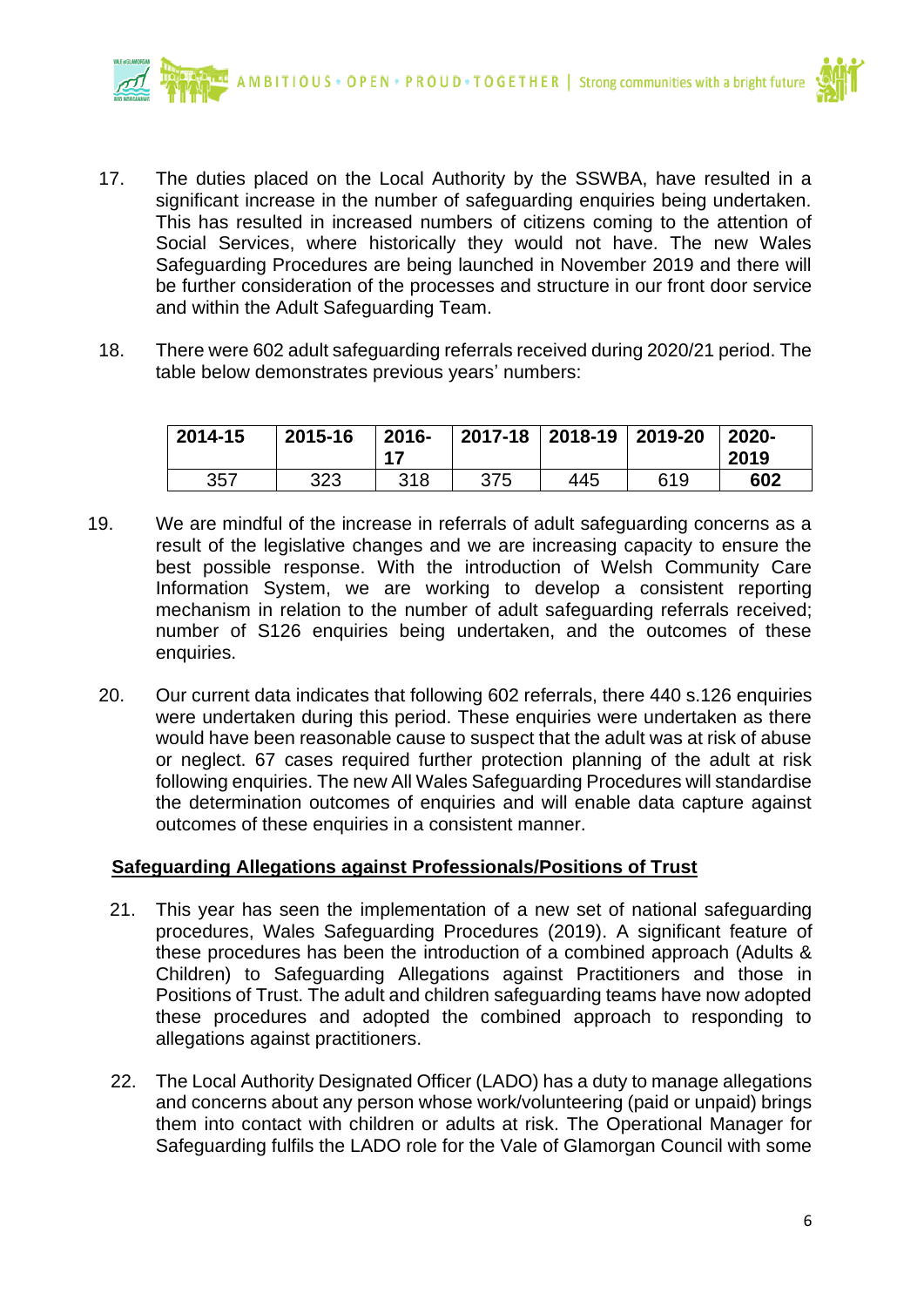

duties being delegated to the Principle Officer for Protection and Policy (Children's Safeguarding) and Adult Safeguarding Team Manager.

- 23. Managing cases under these procedures applies to a wider range of allegations than those in which there is reasonable cause to believe a child or adult at risk is suffering or is likely to suffer harm. It also applies to concerns that might indicate that a person is unsuitable to continue to work with children or adults at risk in their present position or in any capacity. It should be used in all cases in which it is alleged that a person who works with children or adults at risk has:
	- *Behaved in a way that has harmed or may have harmed a* child or adult at risk
	- *May have committed a criminal offence against a child or adult at risk or that has a direct impact on the* child or adult at risk
	- *Behaved towards a child,* children or adults at *risk, in a way that indicates they are unsuitable to work with children and/or adults*
- 24. There are a number of considerations when allegations have been made, the LADO (or delegated officer for safeguarding) will co-ordinate the multi-agency meetings and monitor the process if there are any investigations taking place i.e. criminal investigations, and ensure that during this process there is appropriate risk management and support plan in place.
- 25. With the new set of procedures there are five potential outcome determination to this process, these are:
	- **Substantiated**: there is sufficient identifiable evidence to prove the allegation.
	- **False:** there is sufficient evidence to disprove the allegation.
	- **Malicious:** there is clear evidence to prove there has been a deliberate act to deceive and the allegation is entirely false.
	- **Unfounded**: there is no evidence or proper basis which supports the allegation being made. It might also indicate that the person making the allegation misinterpreted the allegation or was mistaken about what they saw. Alternatively, they may not have been aware of the circumstances.
	- **Unsubstantiated**: this is not the same as a false allegation. It means that there is insufficient evidence to prove or disprove the allegation. The term, therefore, does not imply guilt or innocence.
- 26. For all allegations a clear and comprehensive summary of the allegation, details of how the allegation was investigated and resolved, details of action taken and the outcome decisions reached are recorded.
- 27. During 2020/21 period we received 98 referrals in relation to concerns/allegations and of these 72 cases met the criteria to be considered within the safeguarding against practitioners' procedures.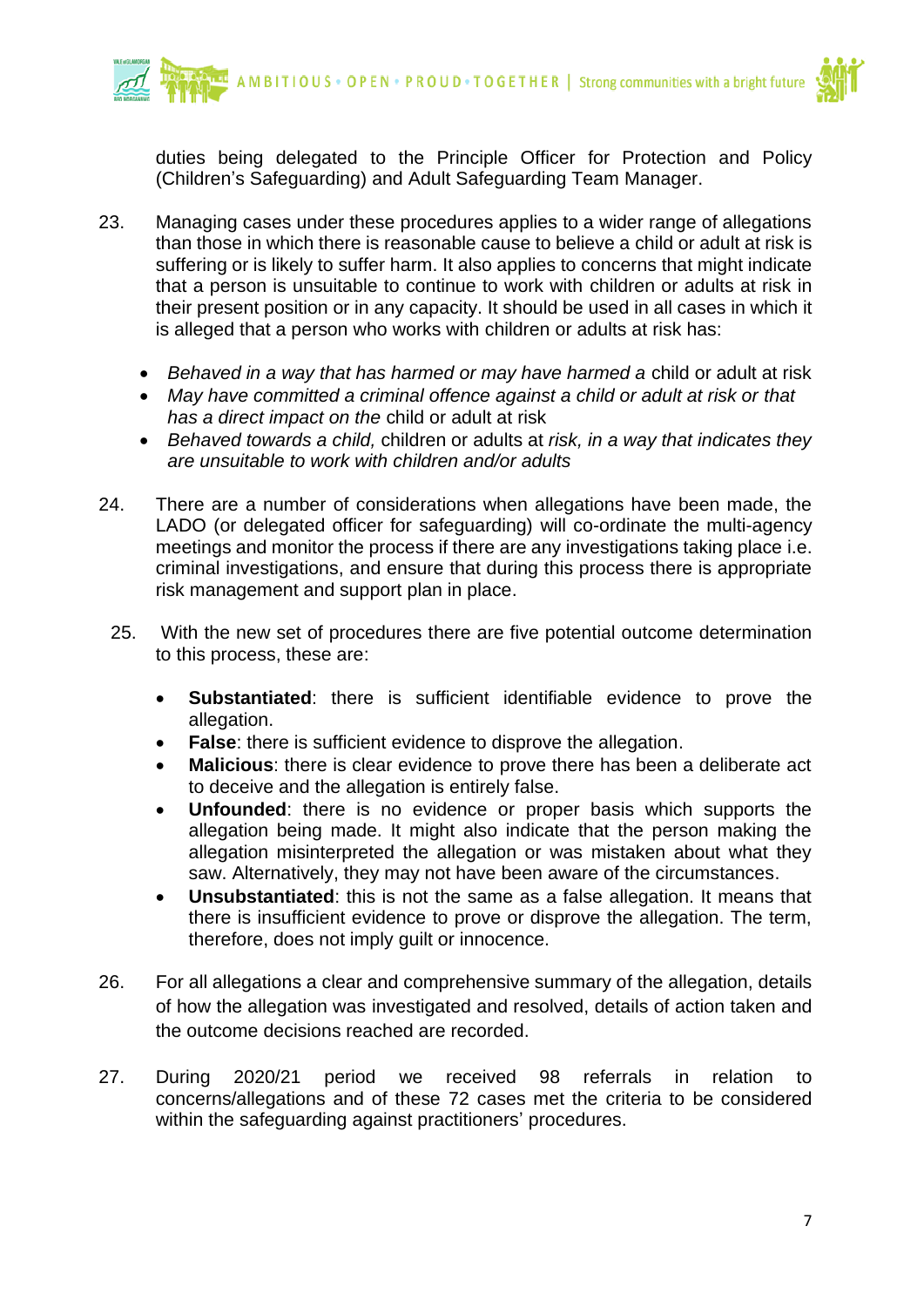

- 28. 20 of these cases are ongoing. Those concluded (72) during this period, 51 were unsubstantiated; 18 substantiated; 3 unfounded. Referrals were made to the Disclosure & Barring Service when appropriate and a number of cases where there were concurrent police investigations into allegations resulted in prosecution.
- 29. It has been noted that there has been an increase in the number of instances where there has not been a specific incident of harm to a child, but the conduct of the individual has been of concern and referred to social services. An example of this type of referral is where the individual works within a setting that requires them to have an enhanced DBS but are arrested for an incident that happens within their personal life, for instance a perpetrator of domestic abuse.
- 30. There appears to be increased understanding and awareness of the need to report and consider the actions of practitioners within their private lives that call into question their suitability in roles that involve adults or children who may potentially be at risk.
- 31. This area of work is in development and key areas of findings in relation to both adult and children workforce will be collated and shared for information.

#### **Multi-Agency Risk Assessment Conference (MARAC)**

- 32. The domestic violence MARAC is a multi-agency forum for agencies to share information with a view to identifying those at a **'high'** level of risk of serious harm and to jointly construct a management plan to provide professional support to all those at risk. This process is managed and co-ordinated via the Safer Vale Team within the Environment and Housing Directorate.
- 33. Following the merge of police forces in South Wales, policing in the Vale of Glamorgan is provided via the Eastern Unit which covers Cardiff and the Vale. In the Vale of Glamorgan, an effective and embedded fortnightly MARAC Meeting takes place, chaired by the South Wales Police Detective Inspector for Public Protection, with relevant staff in attendance. Representatives from both adult and children services attend these fortnightly meetings and contribute to the overall action planning.
- 34. The Operational Manager for Safeguarding sits on the MARAC Steering Group. This Group has a strategic role to monitor and review the progress effectiveness of the MARAC arrangements and process.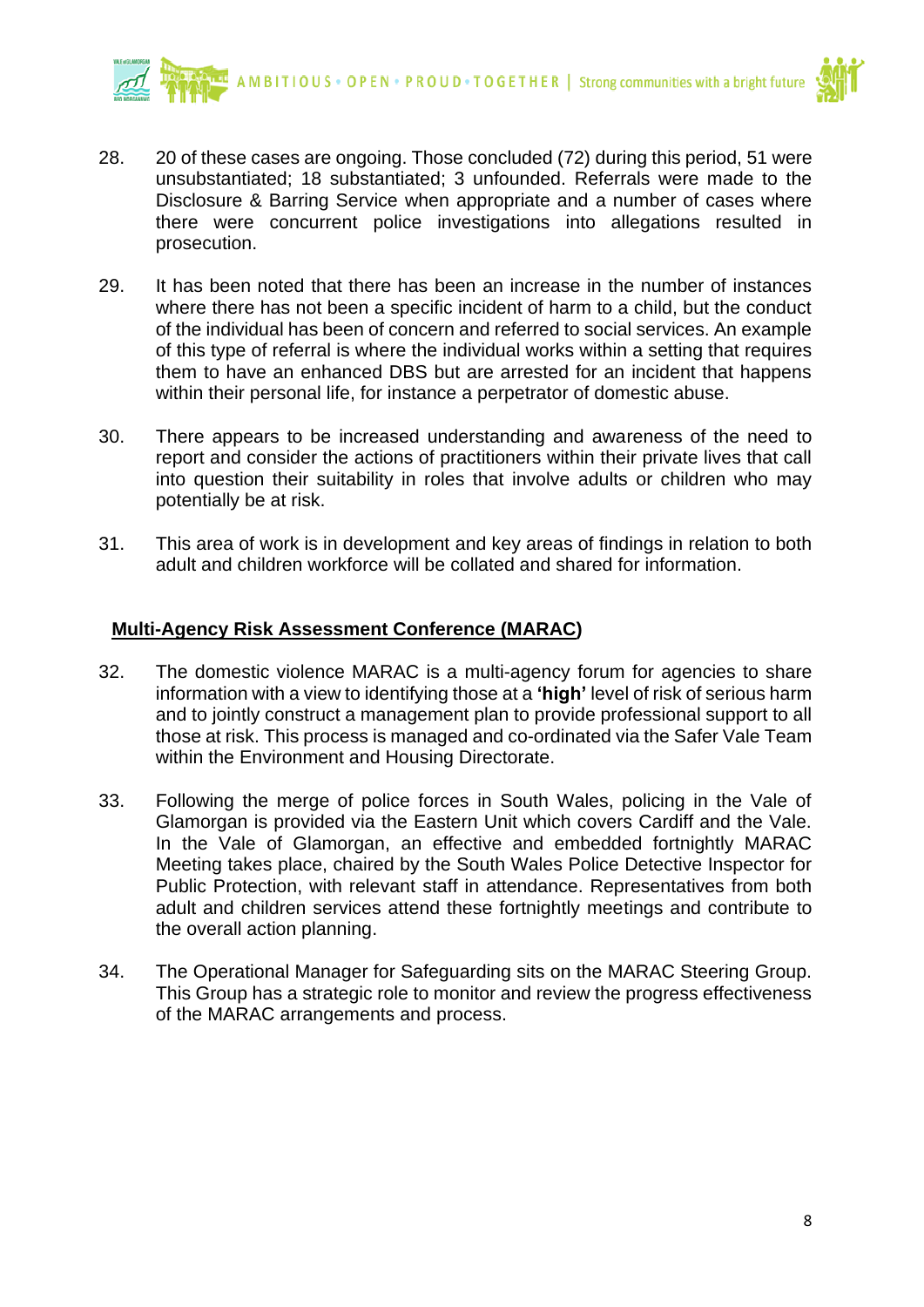AMBITIOUS · OPEN · PROUD · TOGETHER | Strong communities with a bright future



#### 35. **Multi-Agency Public Protection (MAPPA)**

The Local Authority fulfils the duty to co-operate Section 325(3) of the Criminal Justice Act 2003 ("CJA 2003") by appropriate representation in MAPPA planning and meetings from Youth Offending Teams; Education; Housing; Social Services. The Local Authority is also represented on the MAPPA Strategic Management Board which is responsible for managing MAPPA activity across our region.

#### 36. **Cardiff and Vale Regional Safeguarding Board**

In response to the increased demands on all agencies during the Covid-19 pandemic the Cardiff & Vale Regional Safeguarding Board has operated an agreed critical operating model. This decision was made taking into account the increased demand on all agencies and the availability of those agencies to meaningfully contribute and participate in some areas of the boards work. Assurance of safeguarding activity has been made through exception reporting and through regular board meetings. Child Practice and Adult Practice Reviews have continued during this time. The Board's submission to Welsh Government of its Annual Plan has been delayed until end of July 2021, a copy of this plan will be provided within the next scrutiny report.

- 37. During 2020/21, 3 Child Practice Reviews (CPR) and 2 Adult Practice Reviews (APR) were published by the Regional Safeguarding Board. One of the published CPRs related to children living with the Vale of Glamorgan. The Corporate Safeguarding Group will be considering the learning and recommendations from this CPR and develop a corporate wide action plan.
- 38. Officers from across the Vale of Glamorgan are represented at the Regional Safeguarding Boards and continue to provide consistent participation and engagement across all areas of work. This ensures there is a shared ownership, accountability and understanding of safeguarding priorities across the region.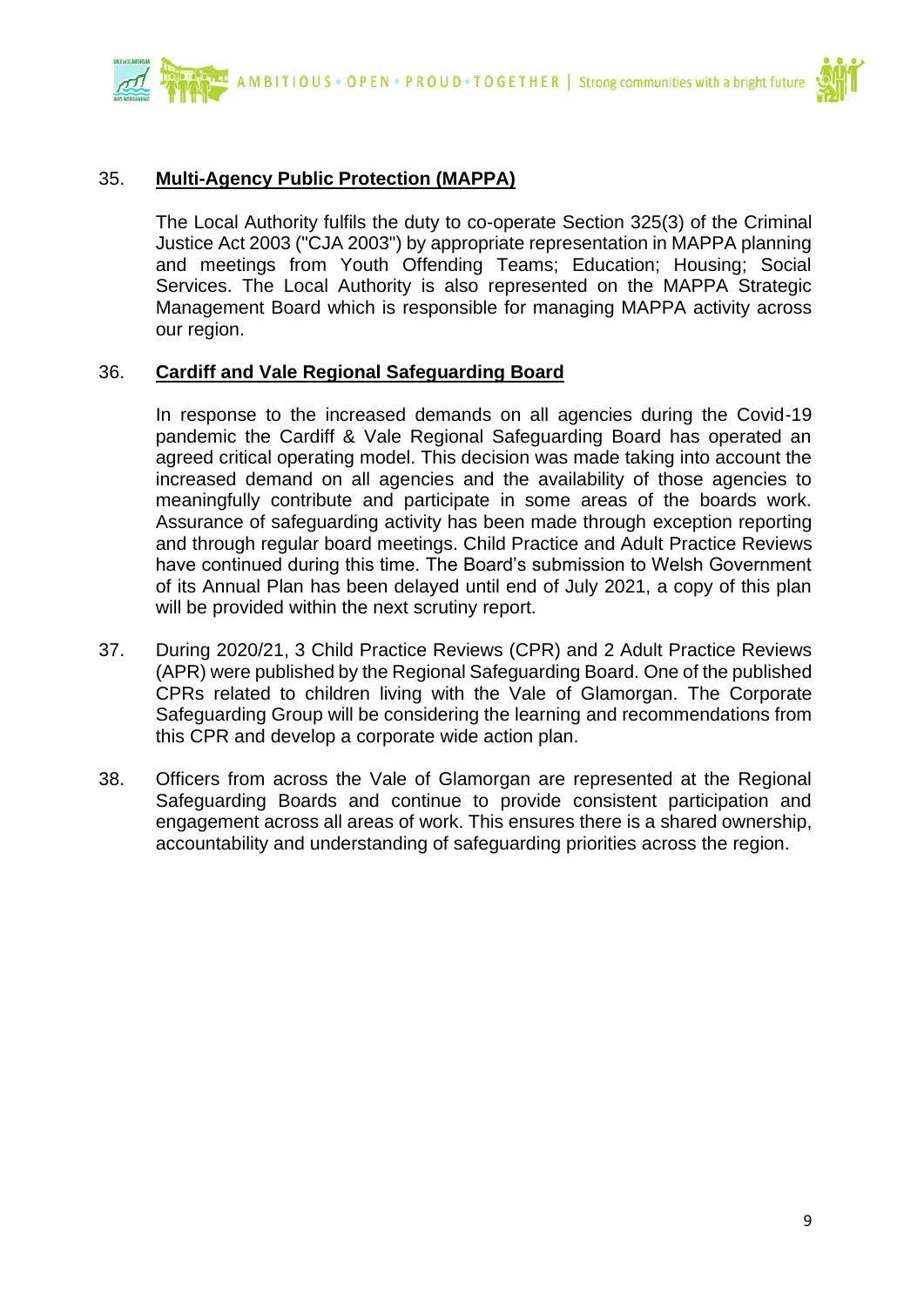



#### **B. Safeguarding in Learning and Skills**

- 1. Safeguarding activity in the Learning and Skills Directorate continues to evolve in line with requirements of national, regional and local developments in legislation, guidance and policy. During the COVID19 first lockdown period the Learning and Skills Directorate in conjunction with schools in line with Welsh Government guidance maintained a comprehensive 'Check In' tracker for all vulnerable children in schools. In subsequent lockdowns, this responsibility was retained by schools and in conjunction with local authority officers effective monitoring of the most vulnerable children was maintained.
- 2. The Directorate Management Team (DMT) consistently monitors operational safeguarding practice across the Directorate, this includes a standing safeguarding agenda item at monthly DMT meetings that has a particular focus on safer recruitment, safeguarding training, allegations against employees and volunteers, actions from Adult Practice Reviews (APRs) and Child Practice Reviews (CPRs) and compliance with statutory duties in relation to the licensing of Children in Employment and Entertainment (CIEE).
- 3. Directorate safeguarding policies, guidance and standard forms are available to support safeguarding practice for all employees and volunteers in the Directorate, Schools, Youth Service, Libraries and Adult Community Learning (ACL) for consistency in practice across the Directorate. All Vale schools have received a revised (January 2021) Model Safeguarding Policy provided by the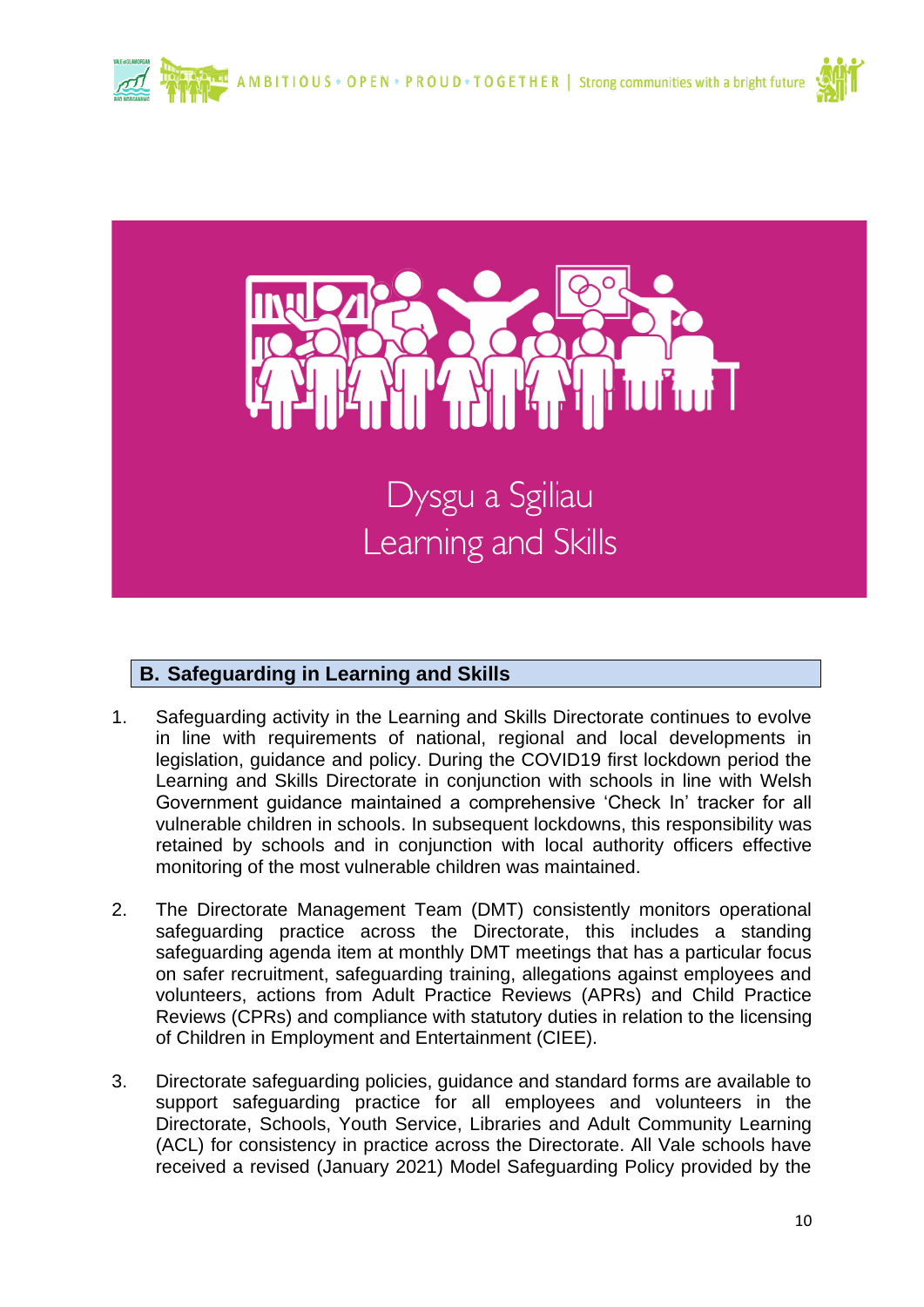



Directorate that is consistent with Welsh Government guidance, including the recently revised (Sept 2020) Keeping Learners Safe guidance. This was a substantial piece of work which will ensure that all staff follow the most up to date procedures. In addition, significant work is being undertaken within the Directorate, reviewing and renewing the 'physical restraint and time out' policy and procedures, an effective link up is in place between the safeguarding, health & safety and inclusion service in order to progress this work.

- 4. Mandatory annual safeguarding training is delivered consistently across the Directorate to standards set by Cardiff and Vale of Glamorgan Regional Safeguarding Board (RSB) and all employees and volunteers are expected to comply with statutory and local guidance in relation to safeguarding children and adults. An iDev Level 1 safeguarding package has been developed and rolled out to all school staff began in January 2021 and from September 2021 this will be available to all Directorate staff. This is a very exciting development and will ensure that all school staff can access this training remotely in future
- 5. Level Two training for Dedicated Safeguarding Person (DSPs) and Deputy Designated Safeguarding Person (DDSPs) is delivered on-line 8 times each academic term to maximise the opportunities for attendance. All Directoratebased staff, including DSPs now have access to iDev accounts that will facilitate much easier maintenance of safeguarding training records currently held in standalone spreadsheets. School staff safeguarding training records are now monitored via iDev, currently 900+ staff since its release in January have accessed or completed the level 1 safeguarding training. The intention is to provide school-based DSPs with iDev accounts so that all DSP participation in safeguarding training from any source can be captured in one record and therefore improve attendance data.

#### 6. **Compliance with annual safeguarding training**

School based DSPs - 47 of the 57 are in compliance, therefore compliance rate is 82%

School based DDSPs, 62 of the 83 are in compliance, therefore compliance rate is 75%

Directorate based DSPs, there are 25 out of 25 trained and compliance is therefore 100%

The school-based staff that are not currently compliant can be accounted for through long term sickness / absence from the workplace. Those not compliant are all booked on to training courses during summer term.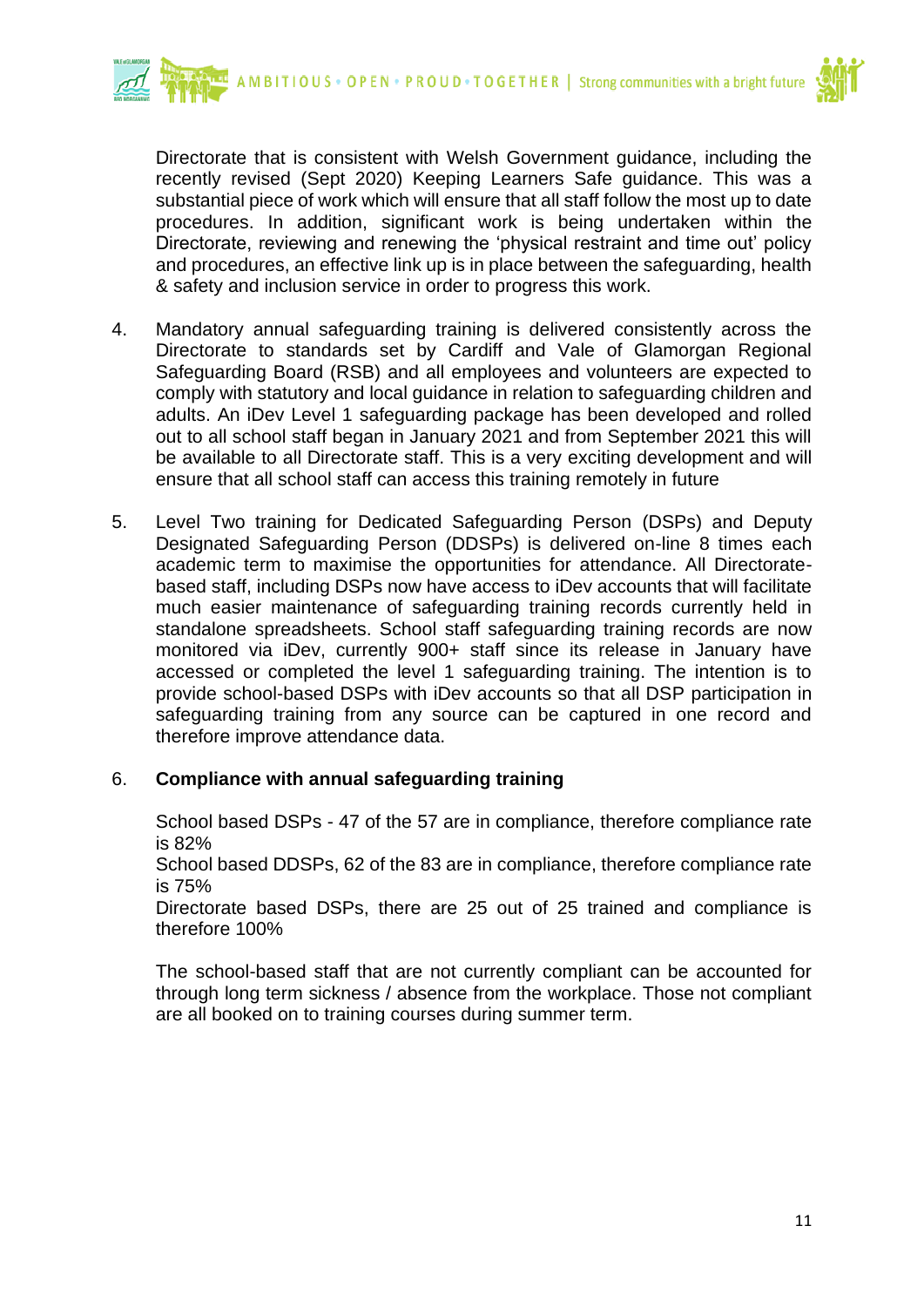



DSPs, DDSPs, Designated Safeguarding Governors (DSGs) and other staff have access to a bespoke programme of subject-specific Level Three safeguarding training delivered termly, with content developed in response to national, regional and local priorities. Current training priorities for the Learning and Skills Directorate include Neglect, Radicalisation and Extremism, Sexual Exploitation, Criminal Exploitation, Modern Slavery/Human Trafficking and Violence against Women, Domestic Abuse and Sexual Violence.

7. Schools continue to develop a recognised Safeguarding Team that includes DSP, DDSP and DSG. Schools are encouraged to identify and promote membership of this team for all staff so that all employees and volunteers are clear about the mechanism for reporting safeguarding concerns, including the process for escalating safeguarding concerns outside the school where necessary. Schools are encouraged to include their Designated Safeguarding Governor in development of the Safeguarding Self Evaluation Report (SER), use of the safeguarding self-evaluation Audit Tool and Guidance that accompanies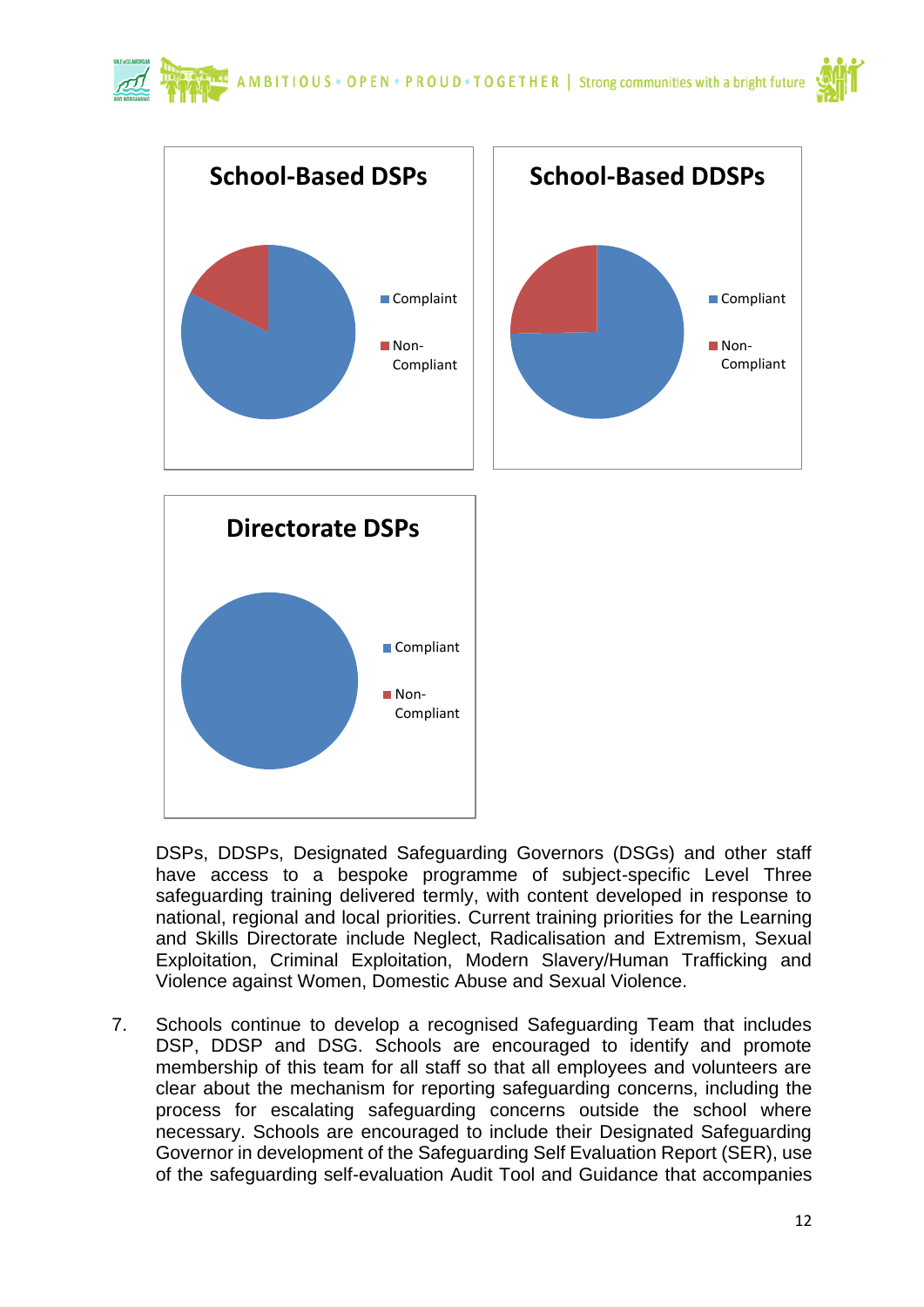

Keeping learners safe, the review of policies and compliance with training expectations and safer recruitment and in monitoring the general effectiveness of safeguarding practice within the school.

- 8. The Directorate Safeguarding Officer in partnership with the Governor Support Unit, offer termly safeguarding training to all governors, including those in the DSG role. The new development of twilight training for governors delivered online is available to all Governors. Other training for Governors, Youth Service and other specific groups is delivered at times and venues to promote accessibility, including in the evening and on weekends. All training is evaluated and reviewed to facilitate regular development and ensure that safeguarding training is fit for purpose and meets need. The Directorate safeguarding officer is currently collaborating with safeguarding colleagues from Cardiff Local Authority and the Regional Safeguarding Board developing a regionally based Dedicated Safeguarding Governor training package that focusses at a strategic level so as to better identify risks / trends within school settings.
- 9. The on-line termly DSP Forum for each cluster of schools offers an opportunity for all school-based staff with a specific safeguarding role to share information and receive briefings on relevant subjects. The Forum is repeated each term, to allow schools to release DSP and DDSPs to attend without being absent from the school on the same date. The previous Forums were well-attended and participant evaluation forms indicate that the Forum is valued by safeguarding colleagues. The continuing objective is to develop the knowledge and confidence of DSPs, DDSPs and DSGs in their specific safeguarding roles. The participation of local independent educational establishments in the DSP Forum to ensure consistency in safeguarding practice across Vale educational provision has been acknowledged by Welsh Government as good practice.
- 10. Despite the impact of COVID19 significant levels of work is ongoing within the Directorate, reviewing and renewing the 'physical restraint and time out' policy and procedures, an effective link up is in place between the safeguarding, health & safety and inclusion service. All Headteachers have had information raising input from the Directorate regarding the different forms of restraint and restrictive practices, along with the impact of the Welsh Government endorsement of the clear indication that such practices should be in line with Welsh Government is clear that such actions should be carried out only within the context of the European Convention on Human Rights and in line with the principles described in the *Human Rights Framework on Restraint* produced by the Equality and Human Rights Commission. The Directorate are liaising with the special school YYD to look at ways of better supporting the needs of younger learners needing restraint. Despite the impact of COVID19 the Directorate have managed to continue providing Team Teach training opportunities to schools by providing a blend of face to face and online learning for Team teach that requires schools to send staff in paired bubbles. By September 2021 it is planned to roll out a specific training offer on restraint and interventions of this nature to all Heads and SMT in schools and at this point the revised policy should also be shared.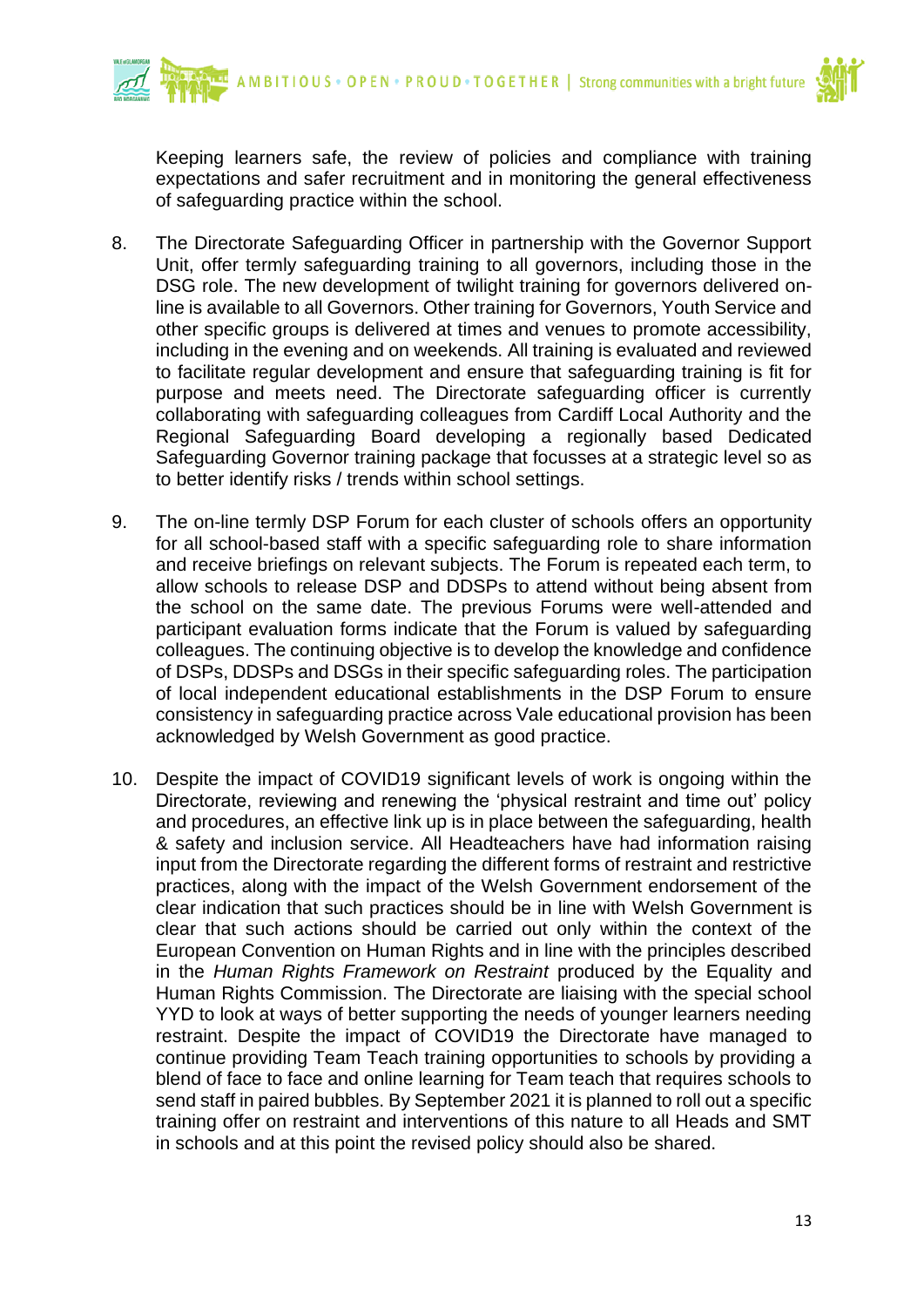

- 11. The Directorate continues to demonstrate regulatory compliance in relation to licensing children in employment and entertainment, including the licensing of chaperones. The Directorate continues to participate in national discussions to achieve consistency in licensing practice across local authorities in Wales. As part of a planned inclusion team restructure there will be a post primarily dedicated to licensing and CIEE to further recognise the significance of this area of work. The inclusion Manager and dedicated Administrative officer are liaising closely with colleagues in Cardiff to ensure greater parity of approach for this area and have revised processes accordingly.
- 12. The Directorate continues to invest considerable effort is supporting schools to achieve 100% compliance with Safer Recruitment. Compliance rates have improved significantly since 2014 with recent months during COVID19 recording 100% compliance, (please refer to the Safer Recruitment section of this report for detailed figures).
- 13. The Safeguarding Officer and other senior officers continue to represent the Directorate at the Cardiff and Vale of Glamorgan RSB and on all RSB subgroups, thereby strengthening working relationships with partner agencies. The Directorate is recognised as making a valuable contribution to the work of the RSB and for consistent attendance at meetings. Directorate officers also participate actively in the Corporate Safeguarding Group. The Safeguarding Officer also contributes to the Wales Safeguarding in Education Group and to national and regional multi-agency working groups in relation to Child Sexual Exploitation, Modern Slavery/Human Trafficking, Children in Employment and Entertainment and Elective Home Education. The Safeguarding Officer also participates in local multi-agency activity such as the Cohesion and Engagement Steering Group, VAWDA Steering Group and Regional Channel Panel. The Safeguarding Officer continues to participate in national groups working on revised editions of key All-Wales safeguarding and child protection guidance documents. Participation in national and local groups ensures that the Directorate has access to up-to-date safeguarding information and is able to influence the development of national and local strategies and guidance.
- 14. The Vale of Glamorgan domestic abuse Multi-Agency Risk Assessment Conference (MARAC) continues to develop and refine its processes and the participation of a Learning and Skills officer enables appropriate informationsharing to develop robust support for children experiencing the effects of domestic abuse. Schools recognise the importance and value of MARAC, responding promptly and appropriately to requests for information. Vale schools continue to receive Police Protection Notifications (PPNs) from South Wales Police, which significantly enhance knowledge of the child's lived experience in relation to domestic and missing person incidents and allow the development of appropriate support for the relevant child. The Directorate effectively participates in Operation Encompass, an agreement that requires PPNs to be shared with schools before registration on the day of receipt.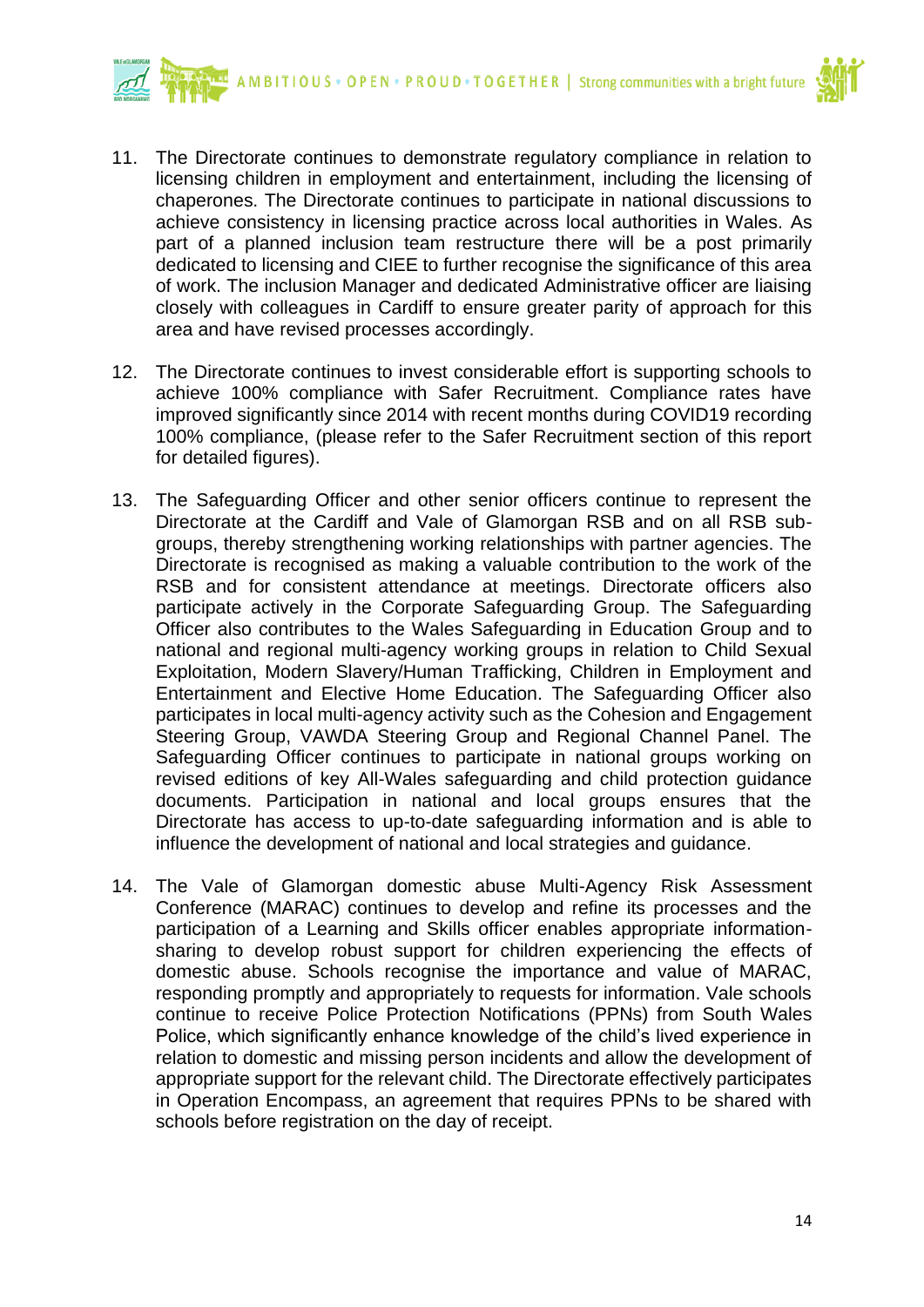

- 15. The Directorate continues to prioritise the management of allegations of abuse against teachers and other members of staff in accordance with Section 5 of the Wales Safeguarding Procedures. A database is maintained to monitor progress of professional concern cases which meet the threshold for consideration and to inform the Directorate Senior Management Team. A training course to support schools in managing allegations of abuse against staff is available. The Safeguarding Officer continues to liaise closely with colleagues from the Education Welfare Service, Behavioural Support Team and Wellbeing Coordinator in relation to safeguarding concerns arising from attendance, physical intervention and Elective Home Education issues respectively.
- 16. The Directorate continues to monitor the effectiveness of the Team Teach Physical Intervention model and training remains available for all schools to improve the ability of school staff to use de-escalation techniques to manage challenging behaviour. Work continues to evaluate the safeguarding implications for children subject to fixed-term or permanent exclusions. The Safeguarding Officer also liaises with senior officers with responsibility for wellbeing and nurture, to ensure that all activity relating to child welfare is linked and supported. The Directorate continues to review the effectiveness of anti-bullying strategies and recognises the impact of unresolved bullying on wellbeing outcomes for children.
- 17. The development of a robust and consistent approach to safeguarding across all parts of the Directorate remains a priority.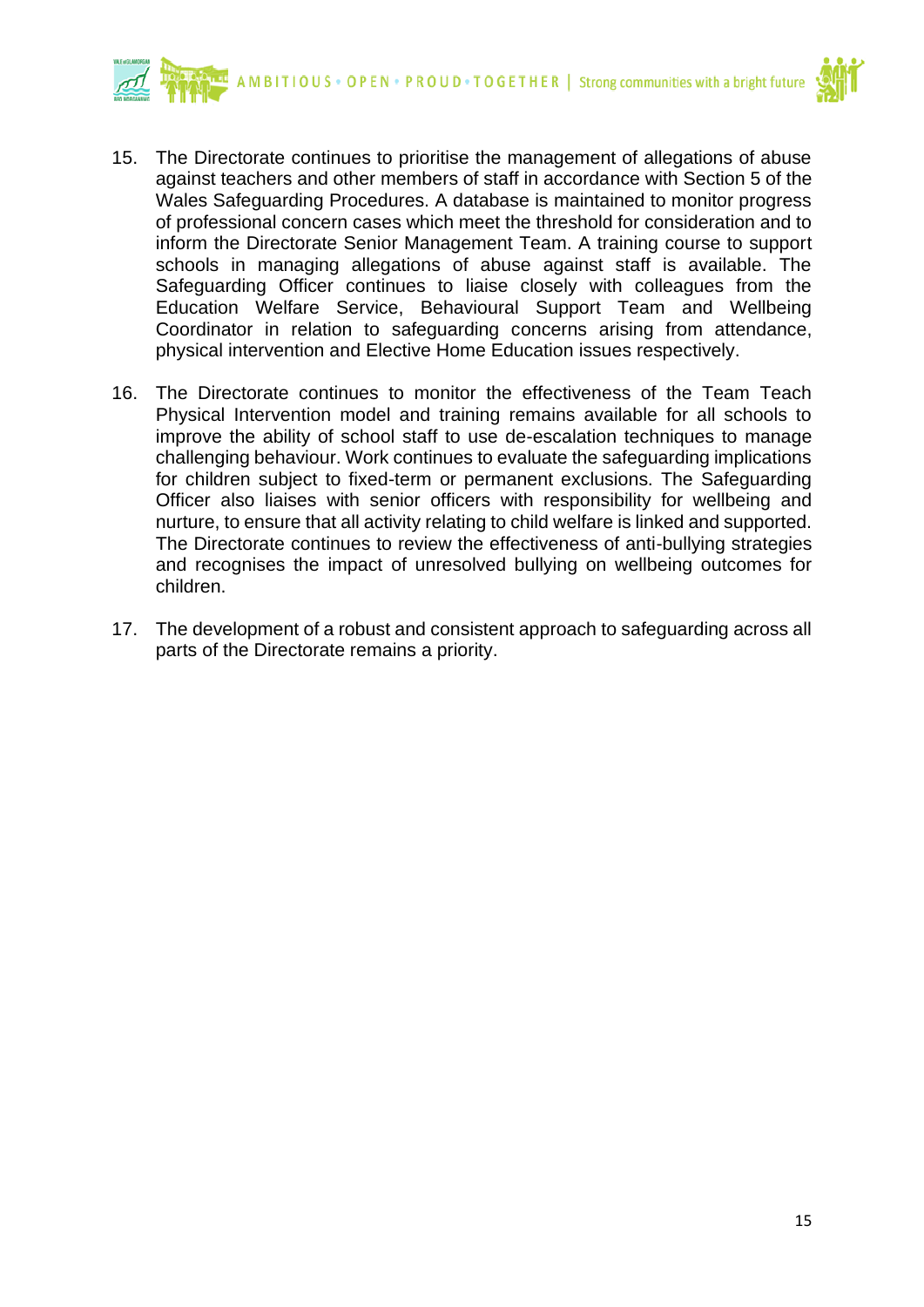





#### **C. Managing Director and Resources Directorate**

The Managing Director and Resources Directorate report outlines ongoing progress in relation to compliance with the Council's Safer Recruitment Policy for the period 1<sup>st</sup> April 2020 to 31<sup>st</sup> March 2021 in comparison to the same period in the previous year.

#### **Overall Compliance – April 2020 to March 2021 (Schools and Corporate Services)**

1. Compliance with the policy for April 2020 to March 2021 for all appointments was 98% (6 breach cases), compared to 98% from the same reporting period last year (April 2019 to March 2020). A full breakdown of figures can be found in Table 1.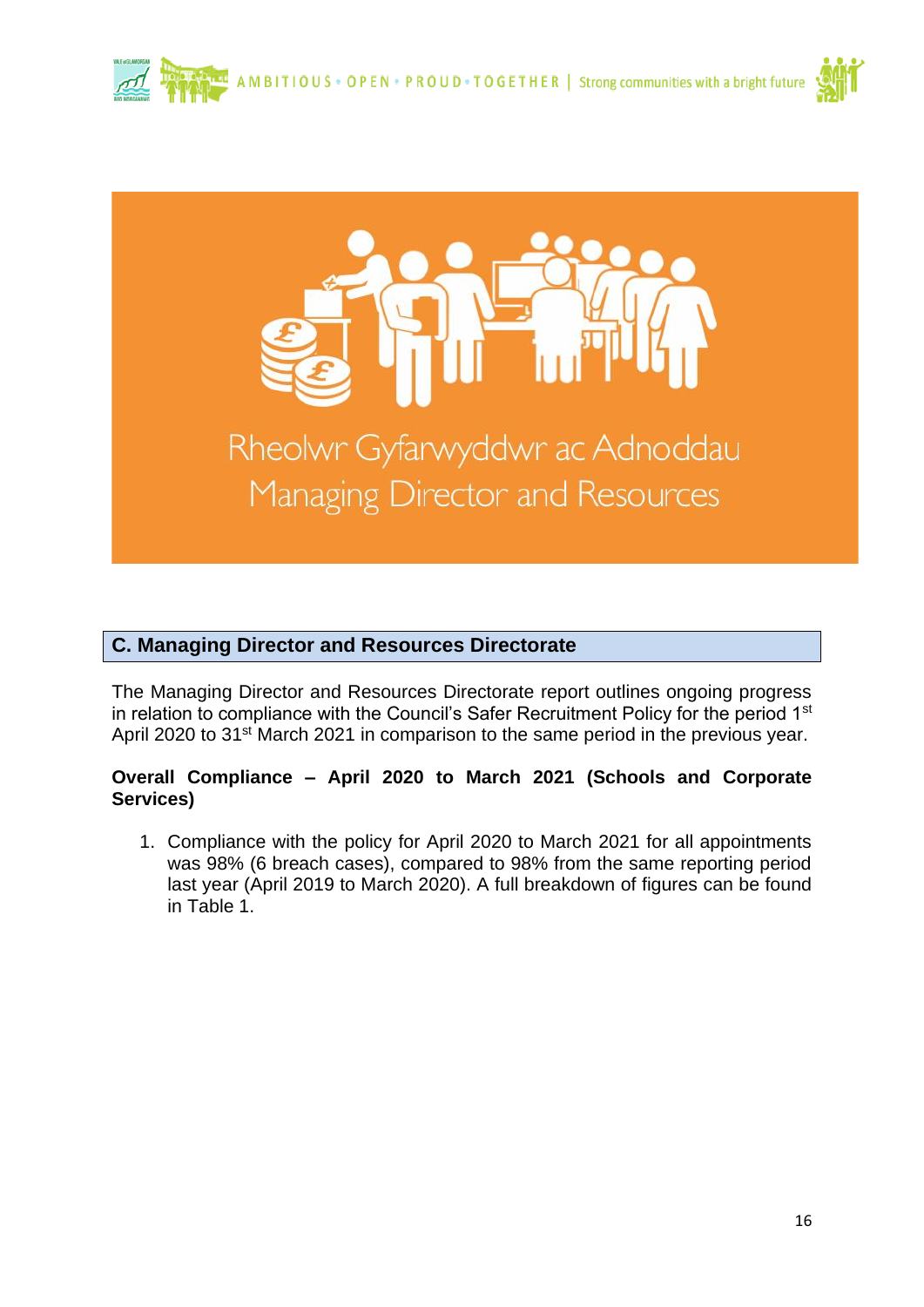

| Month | Number of new<br>starters under Safer<br>Recruitment | Number of employees<br>with all documentation<br>or RA in place | April 2020 to<br>March 2021 | April 2019 to<br><b>March 2020</b> |
|-------|------------------------------------------------------|-----------------------------------------------------------------|-----------------------------|------------------------------------|
| April | 36                                                   | 36                                                              | 100%                        | 100%                               |
| May   | 22                                                   | 22                                                              | 100%                        | 100%                               |
| June  | 10                                                   | 10                                                              | 100%                        | 97%                                |
| July  | 18                                                   | 18                                                              | 100%                        | 100%                               |
| Aug   | 10                                                   | 9                                                               | 90%                         | 100%                               |
| Sept  | 75                                                   | 72                                                              | 96%                         | 96%                                |
| Oct   | 31                                                   | 30                                                              | 97%                         | 97%                                |
| Nov   | 45                                                   | 44                                                              | 98%                         | 100%                               |
| Dec   | 16                                                   | 16                                                              | 100%                        | 100%                               |
| Jan   | 36                                                   | 36                                                              | 100%                        | 98%                                |
| Feb   | 26                                                   | 26                                                              | 100%                        | 100%                               |
| Mar   | 24                                                   | 24                                                              | 100%                        | 100%                               |
| Total | 263                                                  | 257                                                             | 98%                         | 98%                                |

#### **Table 1: Compliance Rates for Corporate and Schools New Starters**

#### **Schools**

- 1. Compliance with the policy for April 2020 to March 2021 for school appointments was 97%, which is no change from the same reporting period last year (97%).
- 2. Members will note that for the month of September 2020 (which represents the highest recruitment activity within the school academic year), compliance was 95% which is the same in comparison to September 2019 (95%).
- 3. The current escalation process requires a discussion with the Head Teacher regarding non-compliance and monitoring of repeated non-compliance by particular schools throughout the year.
- 4. A full breakdown of compliance rates for schools and actual figures can be found in Table 2.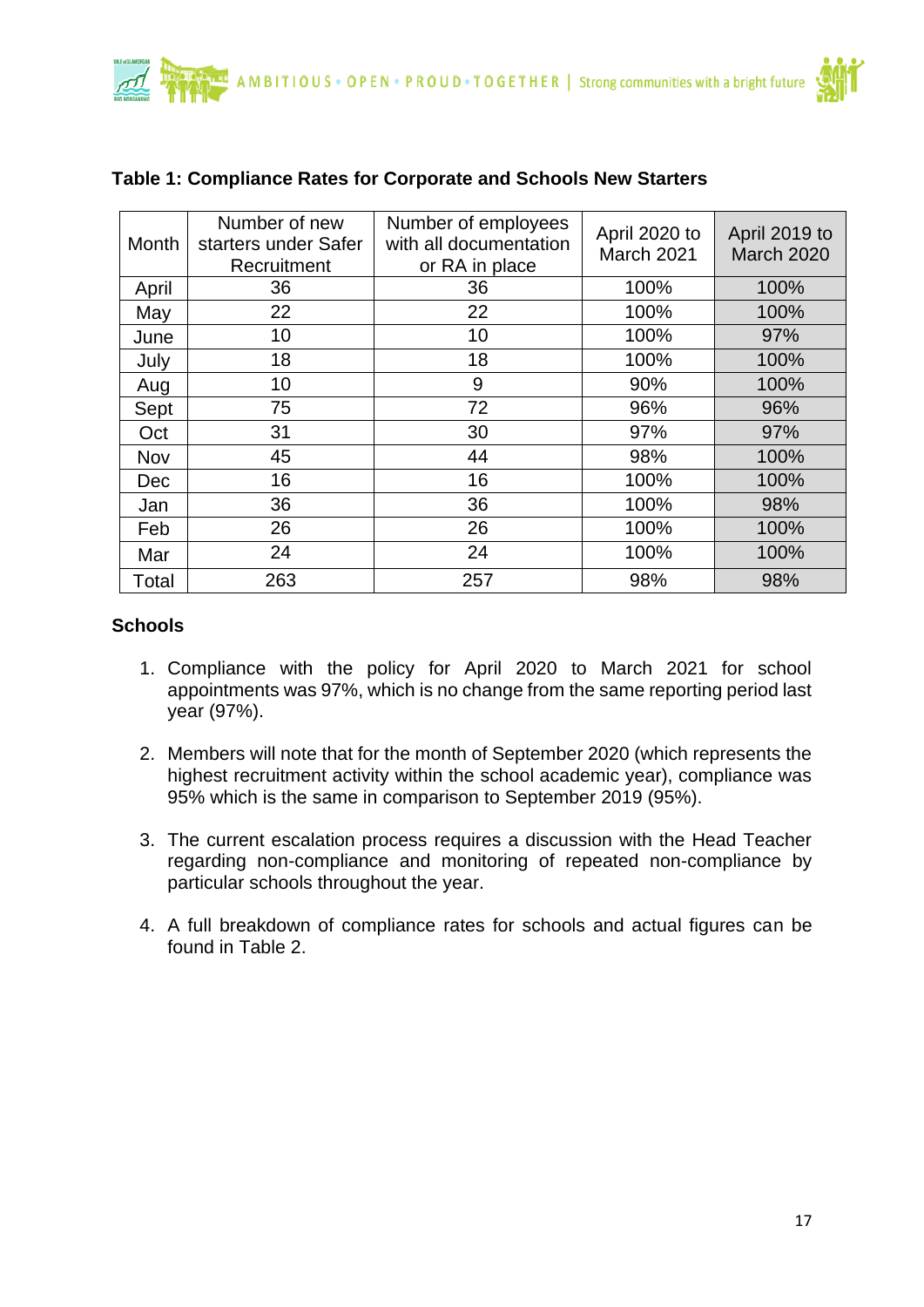

| Month      | Number of new<br>starters under Safer<br>Recruitment | Number of employees<br>with all documentation<br>or RA in place | April 2020 to<br>March 2021 | April 2019 to<br><b>March 2020</b> |
|------------|------------------------------------------------------|-----------------------------------------------------------------|-----------------------------|------------------------------------|
| April      | 12                                                   | 12                                                              | 100%                        | 100%                               |
| May        | 9                                                    | 9                                                               | 100%                        | 100%                               |
| June       | 3                                                    | 3                                                               | 100%                        | 94%                                |
| July       | 3                                                    | 3                                                               | 100%                        | 100%                               |
| Aug        | $\overline{0}$                                       | 0                                                               | 100%                        | 100%                               |
| Sept       | 62                                                   | 59                                                              | 95%                         | 95%                                |
| Oct        | 15                                                   | 14                                                              | 93%                         | 88%                                |
| Nov        | 30                                                   | 29                                                              | 97%                         | 100%                               |
| <b>Dec</b> | 4                                                    | 4                                                               | 100%                        | 100%                               |
| Jan        | 25                                                   | 25                                                              | 100%                        | 96%                                |
| Feb        | 7                                                    | 7                                                               | 100%                        | 100%                               |
| Mar        | 4                                                    | 4                                                               | 100%                        | 100%                               |
| Total      | 174                                                  | 169                                                             | 97%                         | 97%                                |

#### **Table 2: Compliance Rates for Schools New Starters**

#### **Corporate**

- 5. The compliance rate for Corporate Services for April 2020 to March 2021 was 99%. This is a reduction on the previous year (100%).
- 6. A full breakdown of compliance rates and actual figures can be found in Table 3 below.

#### **Table 3: Compliance Rates for Corporate New Starters**

| Month | Number of new<br>starters under Safer<br>Recruitment | Number of employees<br>with all documentation<br>or RA in place | April 2020 to<br>March 2021 | April 2019 to<br>March 2020 |
|-------|------------------------------------------------------|-----------------------------------------------------------------|-----------------------------|-----------------------------|
| April | 24                                                   | 24                                                              | 100%                        | 100%                        |
| May   | 13                                                   | 13                                                              | 100%                        | 100%                        |
| June  | 7                                                    | 7                                                               | 100%                        | 100%                        |
| July  | 15                                                   | 15                                                              | 100%                        | 100%                        |
| Aug   | 10                                                   | 9                                                               | 90%                         | 100%                        |
| Sept  | 13                                                   | 13                                                              | 100%                        | 100%                        |
| Oct   | 16                                                   | 16                                                              | 100%                        | 100%                        |
| Nov   | 15                                                   | 15                                                              | 100%                        | 100%                        |
| Dec   | 12                                                   | 12                                                              | 100%                        | 100%                        |
| Jan   | 11                                                   | 11                                                              | 100%                        | 100%                        |
| Feb   | 19                                                   | 19                                                              | 100%                        | 100%                        |
| Mar   | 20                                                   | 20                                                              | 100%                        | 100%                        |
| Total | 175                                                  | 174                                                             | 99%                         | 100%                        |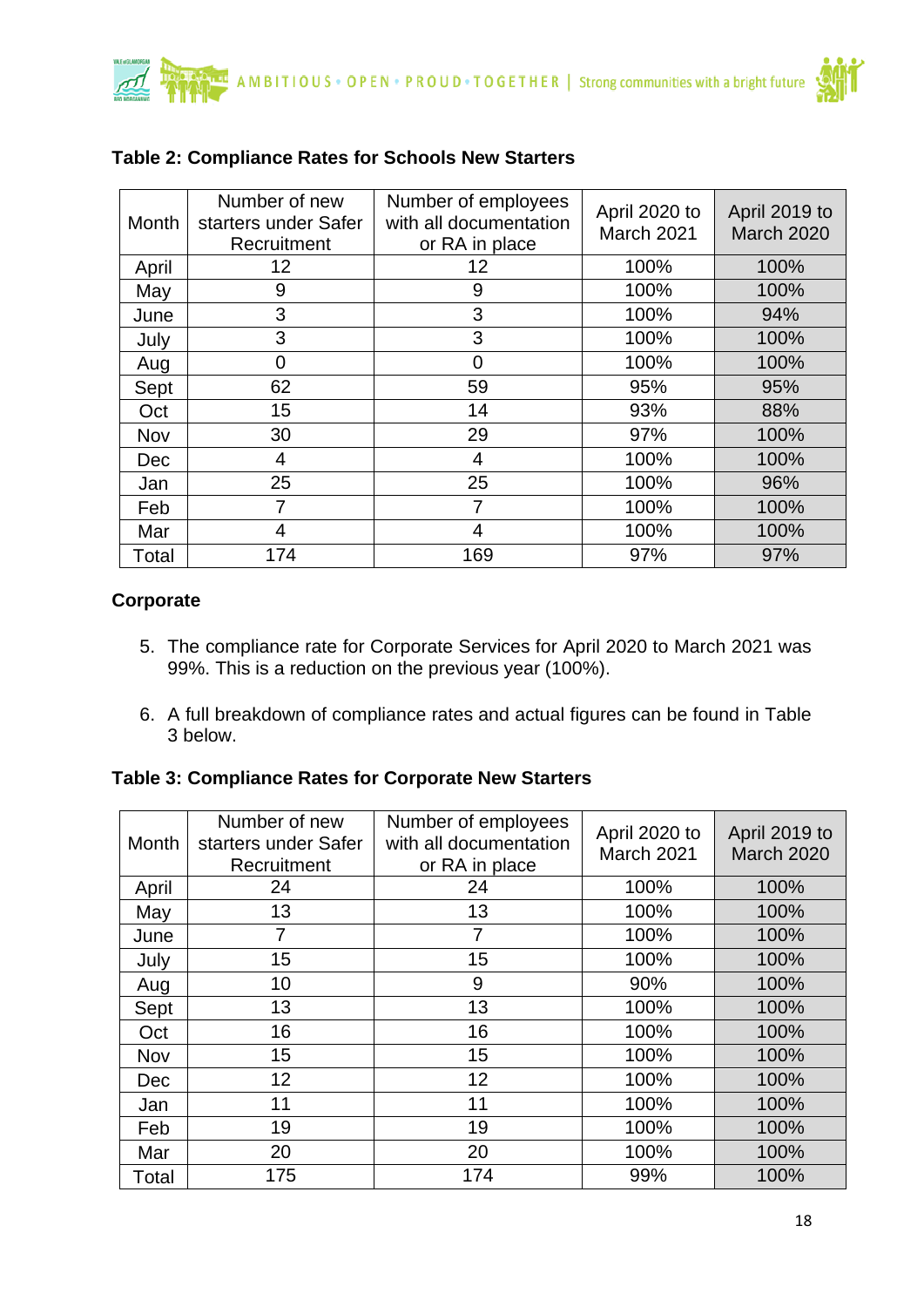

#### **Return of Risk Assessments (Schools and Corporate Services)**

- 7. Human Resources continue to monitor the return of risk assessments for both Schools and Corporate services. Over the reporting period of April 2020 to March 2021, 6 new starters commenced employment without all the required checks in place or a signed risk assessment as allowed for by the policy.
- 8. During the year April 2020 to March 2021, 57 new starters were recruited under a Risk Assessment. This represents 21.7% of all new starters. This is a slight increase on the previous year (20.9%).

#### **On-going measures**

- 9. The e-learning facility is available to all Vale of Glamorgan Council employees within corporate Directorates who have access to the Council's StaffNet through the new iDev system. As all schools (excluding Cowbridge Comp) now have access to iDev, there is the potential to develop an e-learning solution and tracking system that can further support our Safer Recruitment Objectives.
- 10.The Safer Recruitment escalation process requires Human Resources to identify and monitor outstanding documentation at the  $8<sup>th</sup>$ , 10<sup>th</sup> and 12<sup>th</sup> calendar week following the employee taking up employment. Discussions are then held with the Head Teacher who in turn meets with the member of staff and confirms the outcome with Human Resources. The Directorate Safeguarding Officer for Learning and Skills is also informed at the  $8<sup>th</sup>$  week. Human Resources continue to monitor weekly and also inform the Chair of Governors and Safeguarding Governor if the documentation remains outstanding at the 10<sup>th</sup> week and 12<sup>th</sup> week. At the time of reporting there are no schools' appointments and one corporate appointment at the  $8^{\text{th}}$  /  $10^{\text{th}}$  /  $12^{\text{th}}$ week.
- 11.DBS Checks are undertaken through the e-Bulk system introduced in 2019 and this increases the speed of pre-employment checks. The disclosure outcome will be available in the majority of cases within 24/48 hours.
- 12.Communication with relevant Head Teachers where issues are identified remains in place as well as when necessary including the subject on the agenda for Head Teacher meetings, Head Teacher Steering group meetings and Designated Senior Person for child protection DSP Forum meetings attended by school safeguarding leads.
- 13.In addition, compliance of the policy is discussed at each corporate safeguarding group meeting to continually review the effectiveness of the policy.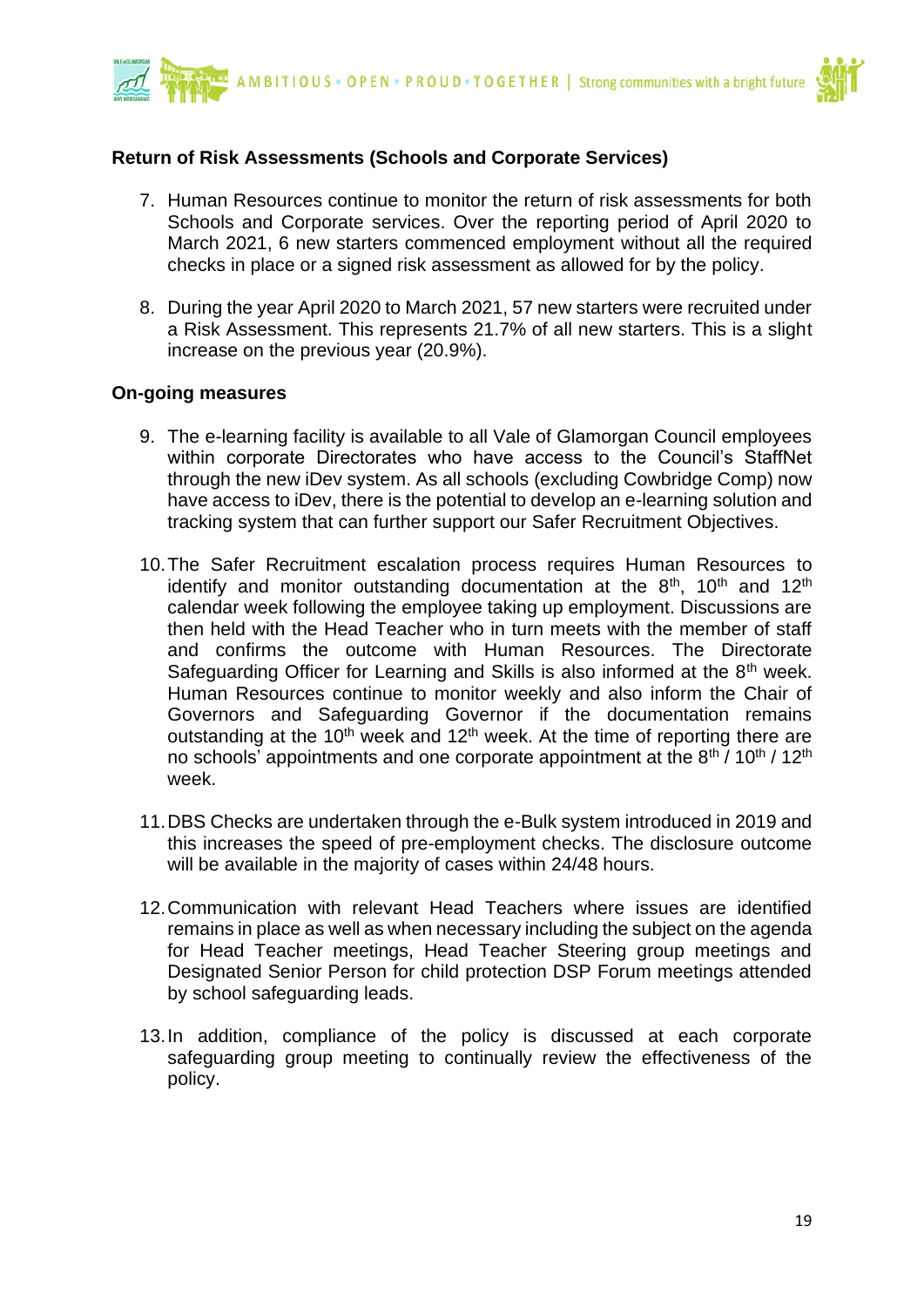

#### **Conclusion**

- 14.Compliance with the Safer Recruitment Policy remains less than the expected 100% compliance on a consistent basis. The measures outlined in this report will need to continue to be applied to support this.
- 15.Compliance in corporate services remains high and this will need to remain closely monitored going forward to ensure this trend continues.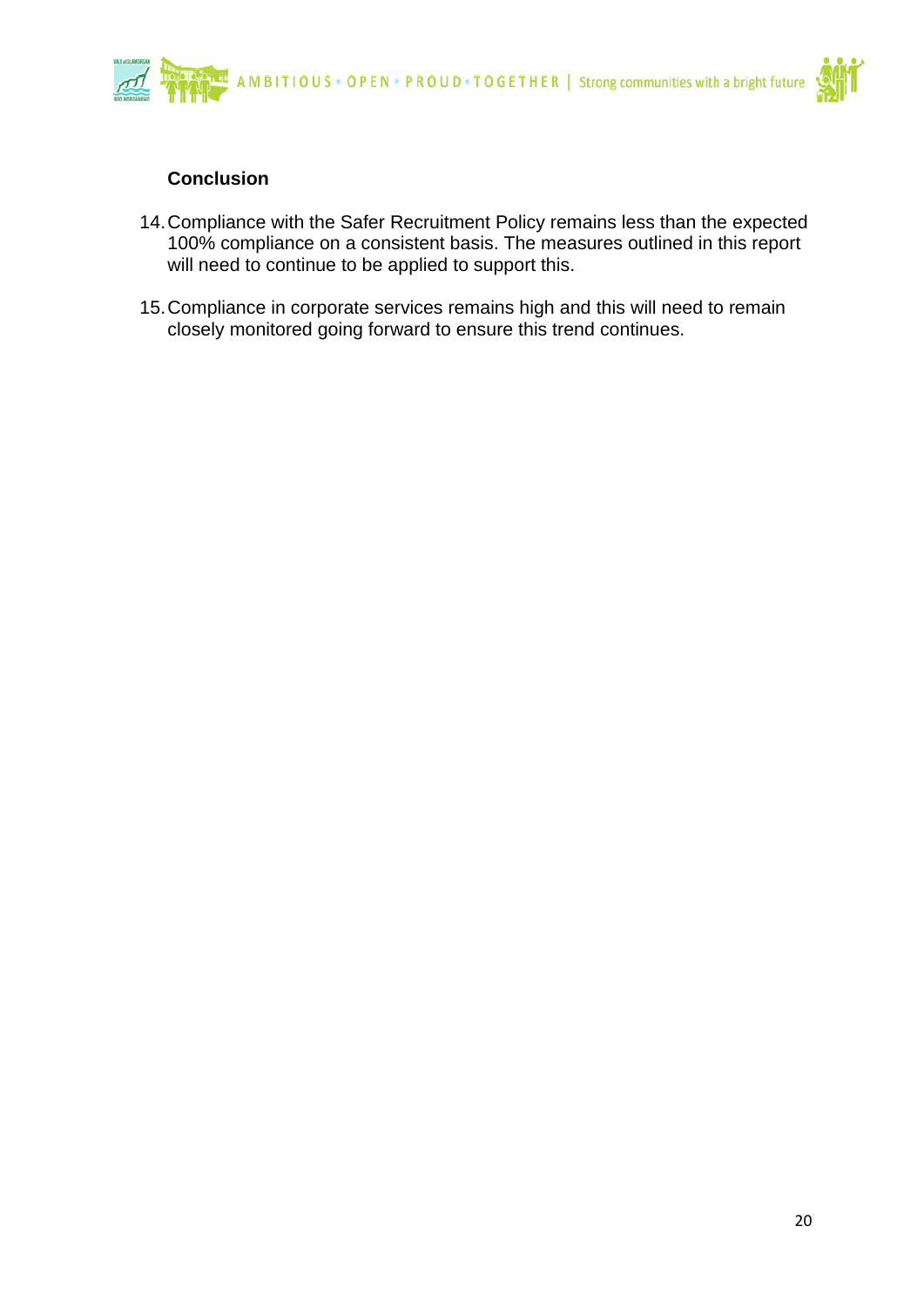





## Amgylchedd a Thai Environment and Housing

#### **D. ENVIRONMENT & HOUSING**

#### **HOUSING**

Safeguarding remains a key priority for the Housing team and a number of activities and events have taken place over the last 12 months to strengthen processes and raise awareness amongst staff, tenants and partners. The Departmental Management team monitors any safeguarding concerns regularly and these are fed down through team meetings to front line staff. Safeguarding is also standard agenda item at staff meetings and monthly 1-1s.

All Housing staff receive regular training in Safeguarding and related themes.

Staff from Housing are represented on the Cardiff and Vale Regional Safeguarding Board as well as several sub groups looking at issues around Exploitation and Child and Adult Practise Reviews, and Polices, Procedures and Practice. Members of the Housing team have now been trained to be able to undertake Child and Adult Practise Reviews, acting as the Chair or Reviewer and have since been allocated Reviews to conduct on behalf of the Board.

Front line staff have continued to promote Safeguarding and have attended awareness raising sessions related to Child and Adult Practise reviews during the last 12 months. In addition, Safeguarding remains a fixed agenda item on all team meeting agenda's which allows for general discussions to take place about a range of related issues,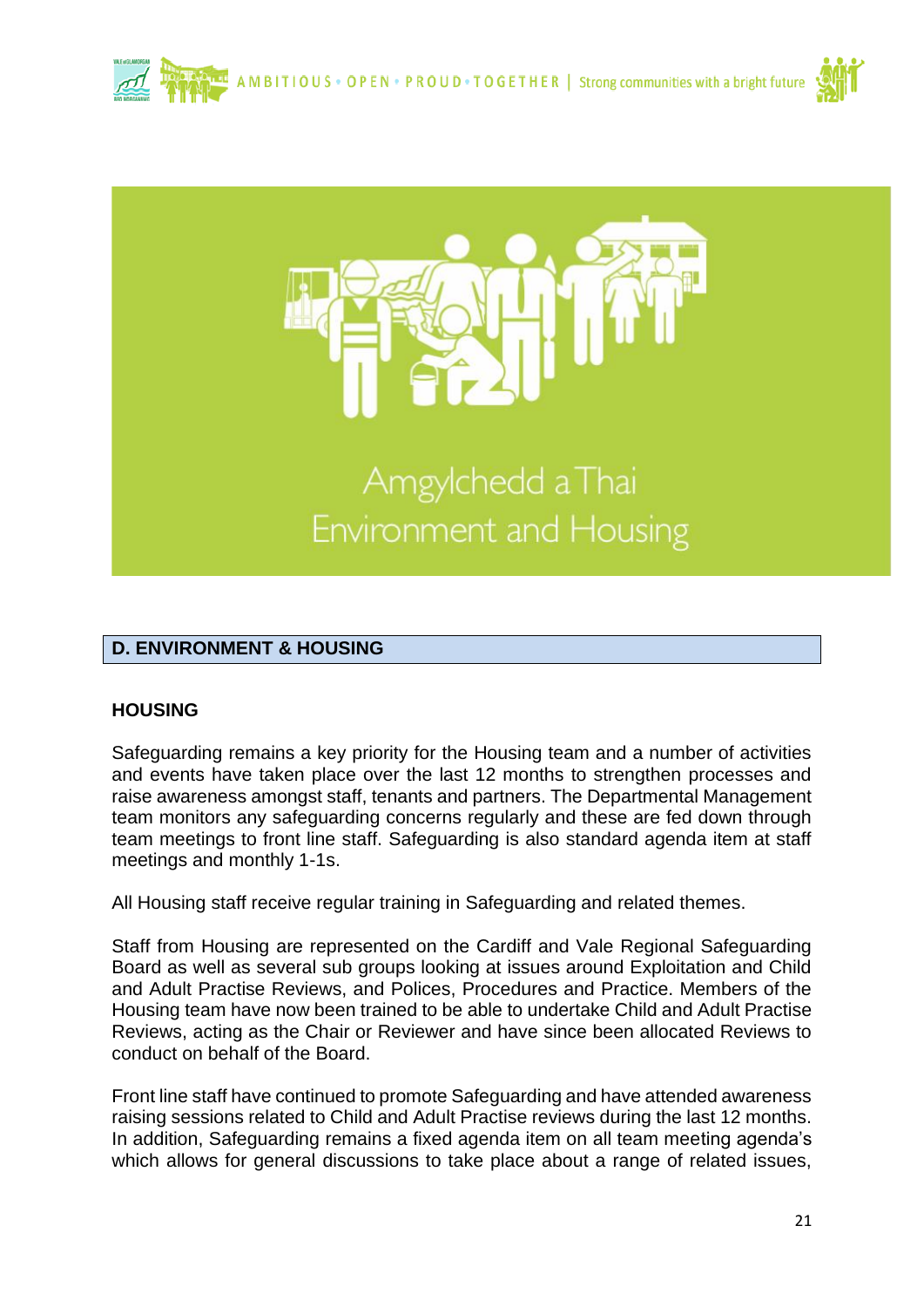

including referral mechanisms, warning signs, shared learning and things to look out for when undertaking day to day work.

Front line staff have also worked closely with partners to tackle domestic abuse. This has included a nominated representative attending the MARAC meetings and sharing updates on behalf of colleagues in the Housing Management, Rents and Homelessness Teams and where appropriate support providers are also contacted to attend and to update about victims or perpetrators. Training has ensured staff remain able to identify concerns and work with partners to minimise risks and protect victims.

The lockdown has posed new challenges and the number of home visits has reduced significantly, however staff have carried out over 1,200 telephone welfare checks of vulnerable households in order to check on well-being and identify any cause for concerns. The need to identify and target support towards vulnerable people is being developed further by a new Tenant Profiling project. This 'intelligence led' approach has been designed to gather detailed personal information about tenants with a view to focussing interventions towards and maintaining close contact with, those households most likely to be experiencing difficulties.

Housing Services staff record all MARF and Adult Safeguarding referrals on a spreadsheet. During 2019-20, the Housing team submitted the following number of MARF's and Adult Safeguarding referrals:

| <b>Service Area</b>             | <b>No. of MARFs</b> | <b>No. of Adult</b><br><b>Safeguarding Referrals</b> |
|---------------------------------|---------------------|------------------------------------------------------|
| <b>Housing Solutions</b>        | 95                  |                                                      |
| <b>Supporting People</b>        | 0                   |                                                      |
| <b>Housing Strategy</b>         |                     |                                                      |
| <b>Customer Liaison Team</b>    | 0                   |                                                      |
| Accommodation Solutions         | $\Omega$            | O                                                    |
| Team                            |                     |                                                      |
| <b>UKRS</b>                     |                     |                                                      |
| Housing Management and<br>Rents | 14                  | 2                                                    |

The majority of referrals are made by the Housing Solutions Team which is due to the team completing and submitting a MARF for all children placed in temporary accommodation including the Council's homeless hostel (Ty Iolo).

When a MARF or Adult Safeguarding referral is submitted by Housing staff a response should be received to advise what action, if any, is being taken by Children's or Adult Services. If after 48 hours this information is not received it is chased up by a phone call. If any concerns the staff member will escalate to their Manager who should contact a Senior Officer in Social Services to discuss the case and voice any concerns.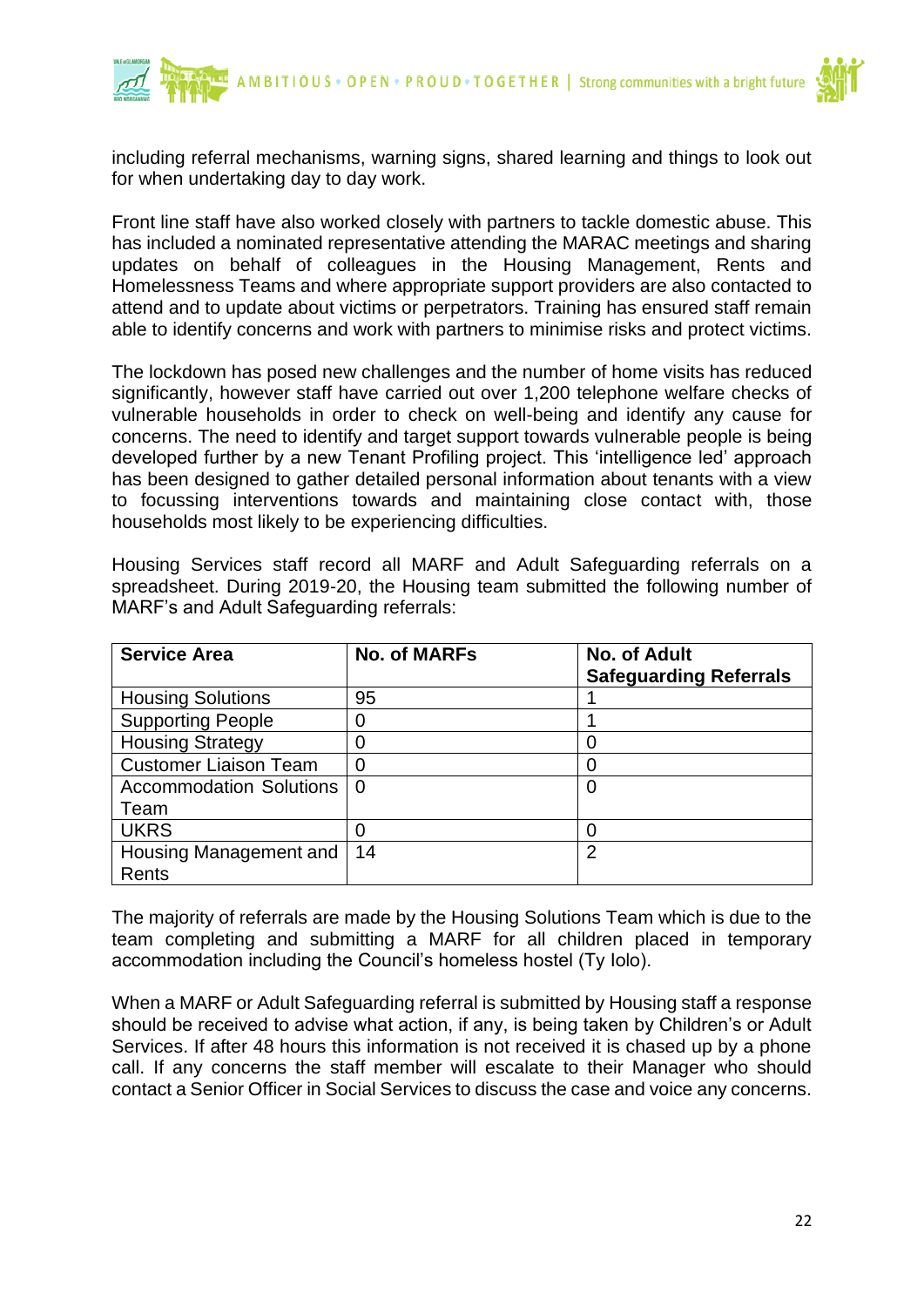



In response to the COVID 19 pandemic and lockdown in March 2020 we have focused on the provision of critical front-line services which include homelessness. The Housing Solutions & Supporting People Team introduced the following processes in respect of safeguarding:

- Establishment of fortnightly multi-agency Centralised Co-ordination Cell following Welsh Government guidance for local authorities on supporting rough sleepers during lockdown. The Cell aims to manage the logistics for all accommodation, health and support facilities, as there is particular concern about the impact of these changes for vulnerable at risk of/homeless individuals and their families as services closed or reduced their visiting and intervention capacity in the community in order to protect the public and staff.
- Due to the increased demands on the homelessness service following publication of the Welsh Government guidance in respect of COVID 19, the Housing Solutions Team block booked 76 rooms across 3 hotel establishments in the Vale to provide emergency accommodation for those presenting as homeless or rough sleeping.
- The Housing Solutions Team has made regular welfare calls to hotel residents by telephone and are in contact with the B&B providers on a daily basis. More recently, Housing Solutions staff have also started visiting the hotels on a twice weekly basis in line with social distancing measures.
- All individuals placed in temporary accommodation and B&B hotels during this period are referred for floating support via the telephone to Pobl, Taff and Llamau, who are all specialist support providers commissioned by the Council. All received daily phone calls initially, reducing to every other day or twice weekly depending on the needs of the person. More recently, Pobl has started providing a drop-in service at the hotels in line with social distancing measures.
- A twice weekly drop in substance misuse service is also being provided by Taith at 2 of the hotels.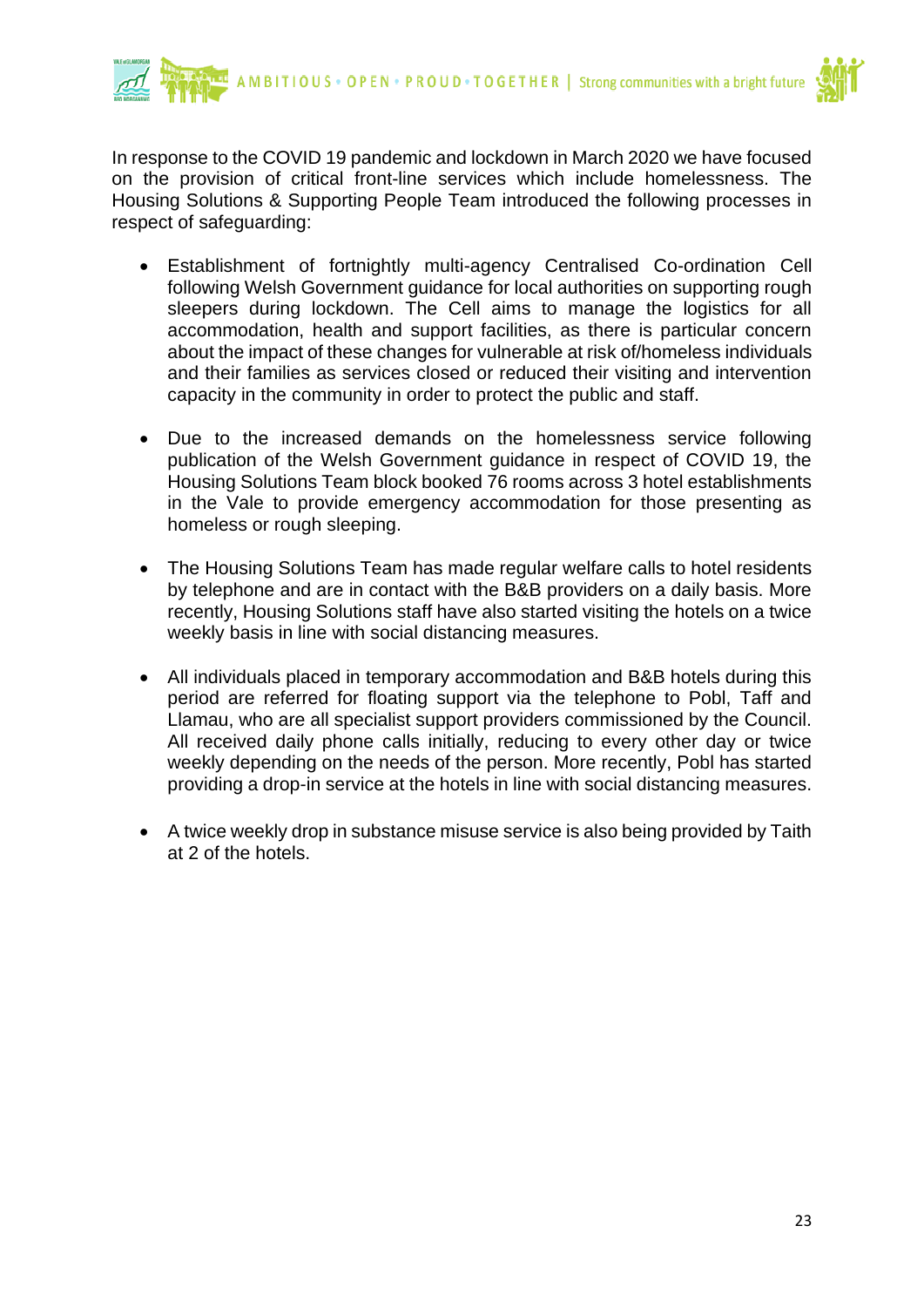



#### **Safeguarding activity within Community Safety (Housing and Building Services) Violence Against Women, Domestic Abuse and Sexual Violence (VAWDASV)**

The Vale of Glamorgan Council adopted the VAWDASV Regional Strategy on 30th July 2018 (min C392). Structures and accountability are in place to ensure that we are able to deliver positive outcomes against the overarching objectives that were agreed.

There was a total of 431 MARAC cases (Multi Agency Rick Assessment Conference) which is a multi-agency meeting to discuss safeguarding issues for victims of domestic abuse that have been assessed as high risk during 2020/21. This was an increase of 13 cases based on 2019/20 figures. This shows that despise public perception during COVID 19 there was not a significant increase in high risk case being reported. During 2020/21 twice weekly discussions were implemented for high risk cases with the aim of improving safeguarding measures and offering support at the earliest opportunity as opposed to waiting for a fortnightly MARAC meeting. From 21st September 2020 until 31st March 2021, 244 cases were discussed and reviewed at Vale twice weekly meeting. 73 cases out of the 244 were later discussed via the MARAC meeting in order to review the case to ensure all safeguarding options had been considered and implemented.

During 2020/21 the DARRC service received 1204 Public Protection Notices (PPN's) shared from South Wales Police, in addition, there were 339 PPN's that did not provide consent, therefore a total of 1543 PPN's were generated for standard/medium domestic abuse incidents. This was a reduction based on the previous year by 103 PPN's compared to 1646 PPN's received in 2019/20. Quality data is being collected for the service area in order for agencies to better understand the needs and the demands to enable improvements in commissioning of services.

The Supporting People team provide funding to Community Safety to provide Target Hardening equipment for victims of domestic abuse. This service is tailored to the needs and risk of the victim, for example CCTV, intruder alarm, door locks and lighting is offered in order to make the victim feel safer and enable them to remain living in their own home. During 2020/21, 97 properties within the Vale of Glamorgan received target hardening, this was higher than the 82 properties that received target hardening the year before. The majority of victims want to remain in their own home and therefore the service enables the appropriate safeguarding is in place, meet the needs of the victim and is a cost-effective service for the Council in terms of not requiring refuge provision.

The Local Authority are in the process of implementing Ask & Act level 2 of the National Training Framework training as directed by Welsh Government. The training commenced in November 2020 and to date 450 Vale of Glamorgan staff members have completed the training. From September 2021 we will be delivering training for Level 3 of Ask & Act.

In March 2020, when lockdown measures were introduced as a result of COVID -19 there was a decrease in the number of domestic abuse incidents reported to the Police. This was a national trend. Agencies quickly adapted to new ways of working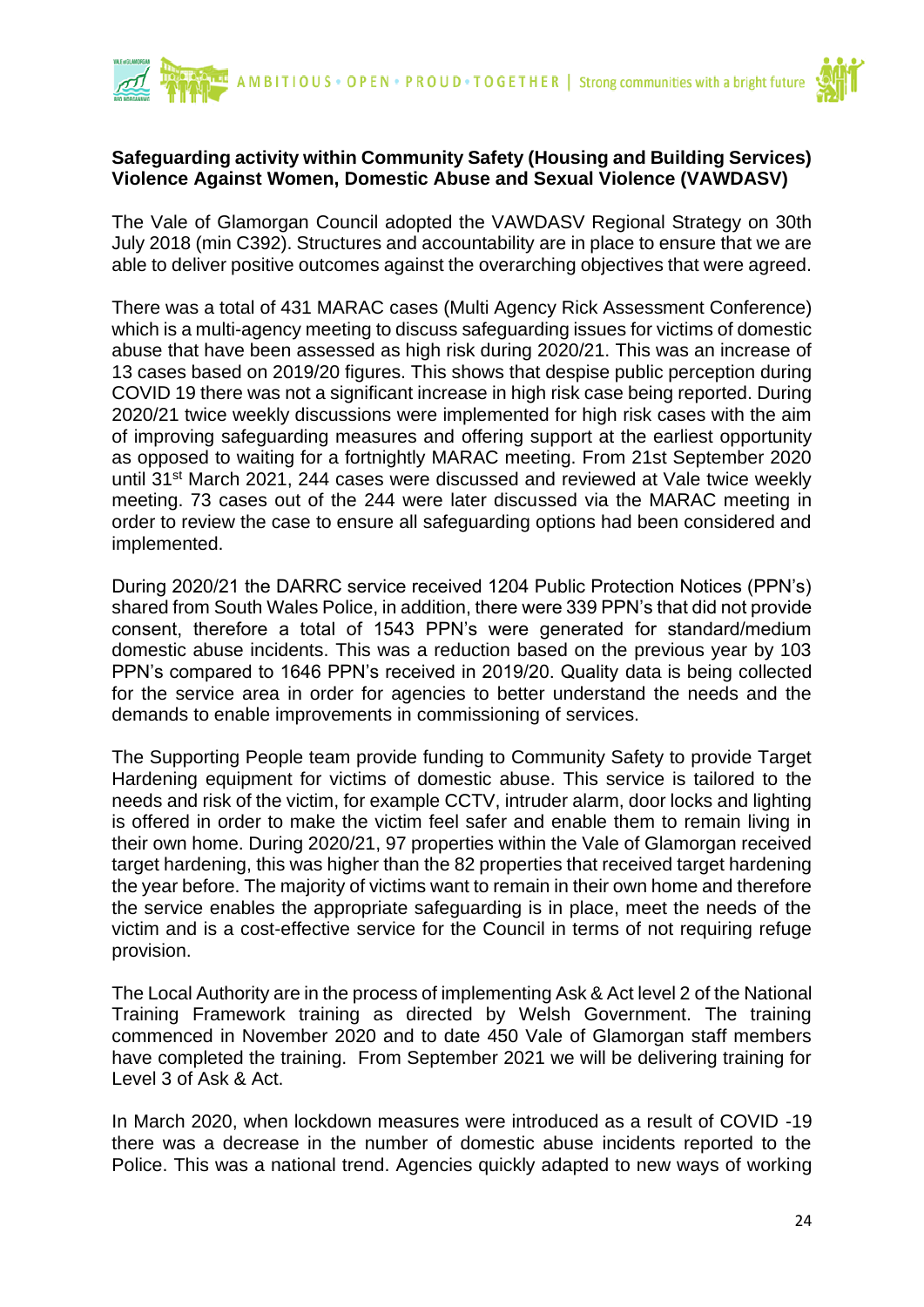



that had to be introduced and there were strong messages via social media and, television campaigns to let people know that services were still operating and were available to support people. However, for some victims it proved more difficult to access help due to them not have a safe space in which to reach out. Work across the region took place to identify ways in which safe spaces could be provided for victims to seek help, for example doctors' surgeries, pharmacists and supermarkets. Ongoing work is now taking place to ensure that agencies engage with each other and with victims to plan for a future spike (as is the trend in other countries) and to also learn from the past few months.

#### **Anti-Social Behaviour (ASB)**

The Anti-Social Behaviour, Crime and Policing Act 2014 enacted new provisions aimed at reforming the anti-social behaviour rules and tools previously available. The changes have made it easier for the Vale of Glamorgan to respond swiftly to reports of anti-social behaviour.

The Community Safety Team within the Council co-ordinate the multi-agency Problem Solving Group (PSG) which meets monthly to discuss incidents of ASB to ensure that early identification and intervention can be offered to perpetrators and to put in place safeguarding measures for victims of ASB.

Within the Vale there is a 4-stage approach to managing ASB which provides the opportunity to identify wider needs and support requirements and aims to stop the behaviour turning into criminal activity. For young people the 4-stage approach is the same, however a restorative approach is adopted to maximize the opportunity of stopping any further incidents and to identify preventative support that can be offered via the Youth Offending Team.

During 2020/21 there were a total of 1481 referrals made to the Community Safety Team, out of which 439 referrals were for adults, 305 for young people and 439 were area location with no subjects attached.

During 2020/2021 the Community Safety Team alongside partners were successful in obtaining 5 Civil Injunction Order's on individuals causing significant anti-social behaviour. The Orders were a last resort following intensive preventative support being offered on numerous occasions. The Orders were successful and did stop the behaviour. In addition, the team were successful in gaining 3 Community Protection Warning and 1 Community Protection. A Community Protection Notice is aimed to prevent unreasonable behaviour that is having a negative impact on the local community's quality of life.

Environmental anti-social behaviour saw a sharp rise in reported incidents as a result of Covid-19 lockdown measures. There was a 179% increase in reported ASB Environmental incidents from 17 reported recorded incidents for the March 2020 compared to 316 for the for the March 2021. The sharp increase for anti-social behaviour incidents has continued as a pattern over the last few months and has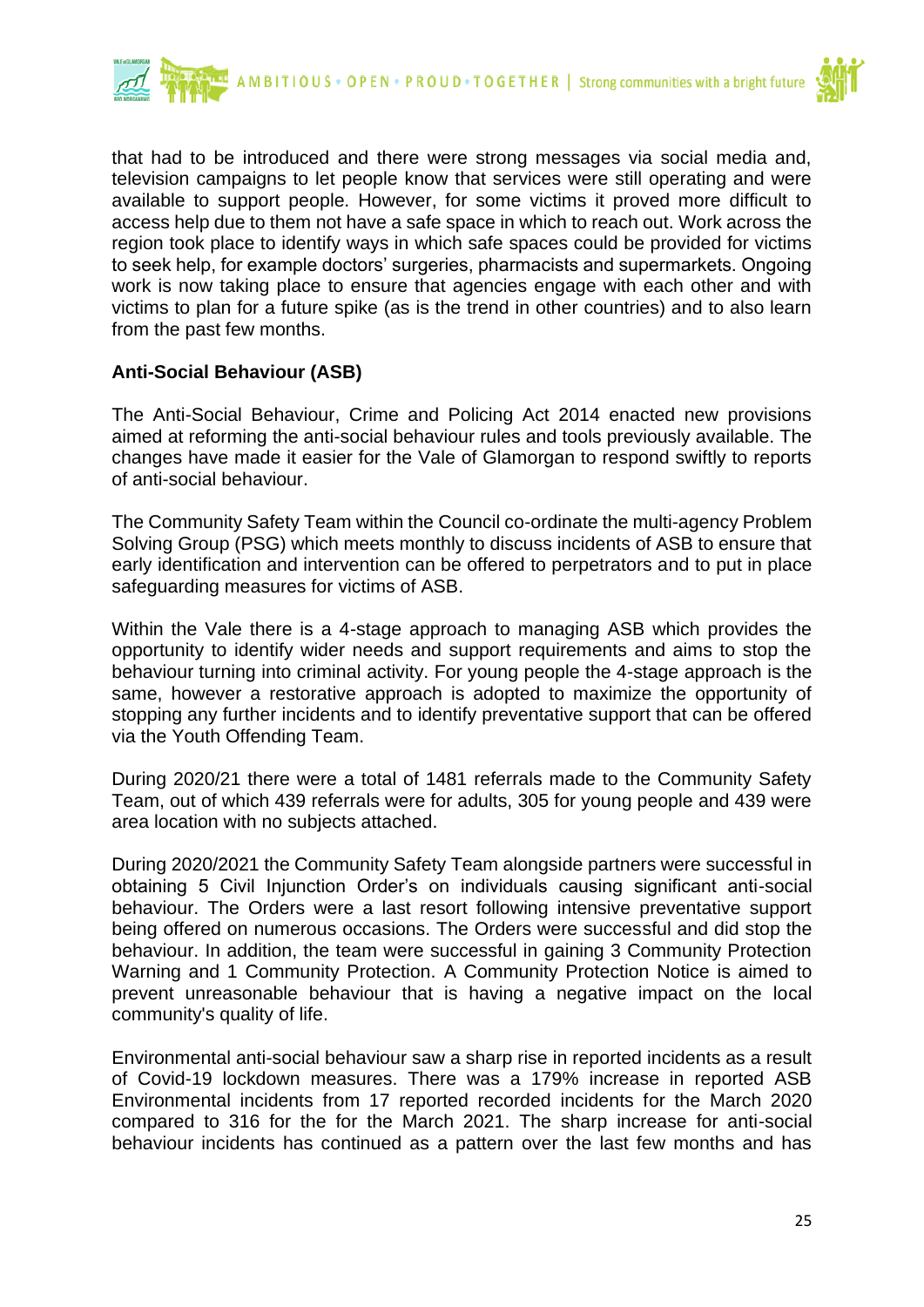

identified the increased need to work in partnership and to implement effective solutions to ensure people's safety.

37 partnerships action plans have been implemented during 2020/2021 to support repeat victims of ASB in order to reduce the risk of threat or harm.

#### **Channel Panel (Prevent)**

Channel is a programme which focuses on providing support at an early stage to people who are identified as being vulnerable to being drawn into terrorism. The programme uses a multi-agency approach to protect vulnerable people by:

- Identifying people at risk
- Assessing the nature and extent of that risk
- Developing the most appropriate support plan for the individuals concerned.

There is a regional Cardiff and Vale multi agency Channel Panel that meet to discuss the referrals and to ensure that the appropriate action is taken.

There were 4 Channel Panel referrals adopted 2020/2021 and 1 not adopted. This Compares to 0 in 2019/2020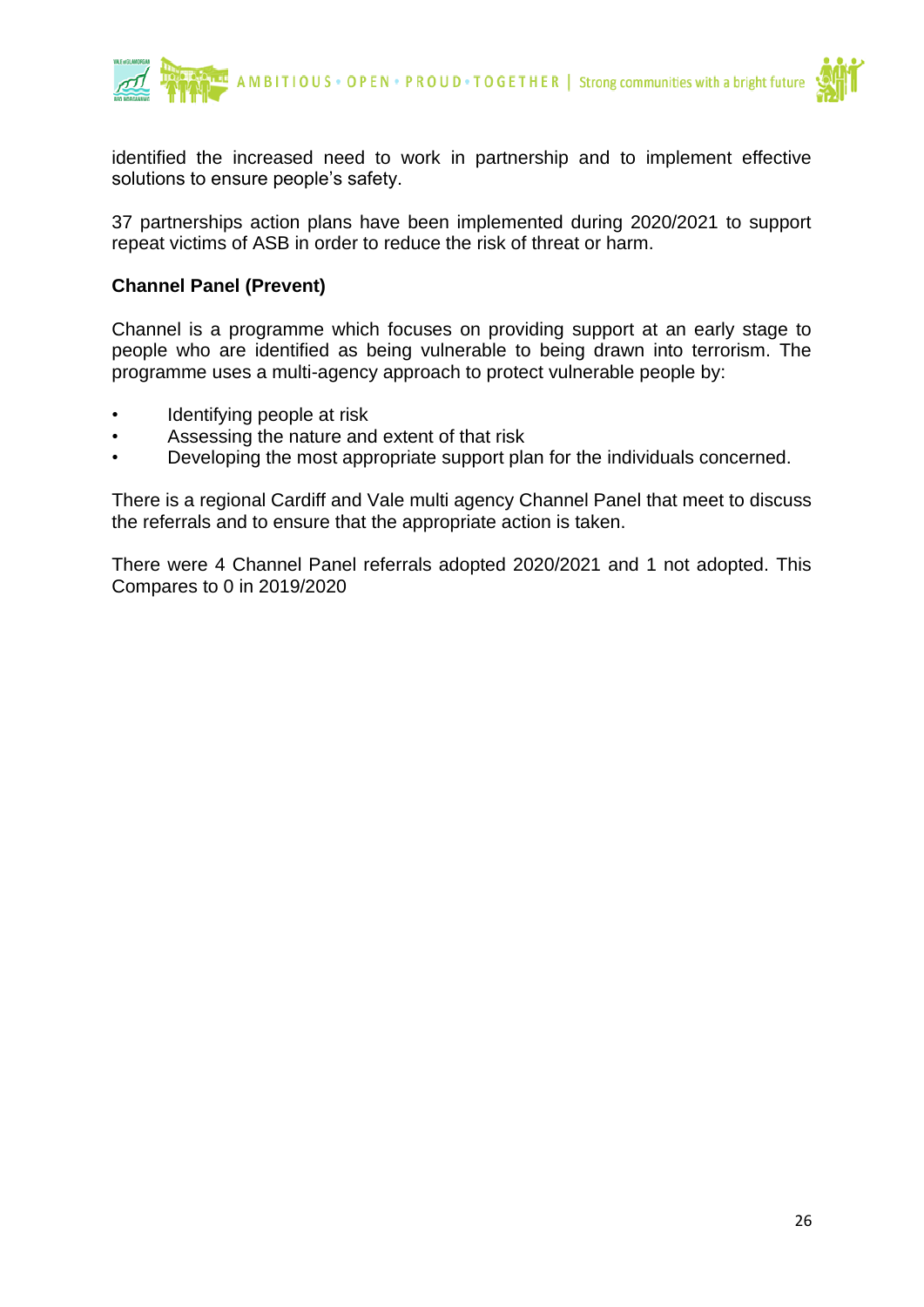

#### **SHARED REGULATORY SERVICES**

In delivering the Environmental Health, Trading Standards and Licensing functions, Shared Regulatory Services (SRS) contributes to the Council's wider Safeguarding responsibilities in several ways.

2020-21 saw another busy year regarding the **Safeguarding of older and vulnerable adults.**

#### *Doorstep Crime and Scams*

SRS responds to instances of doorstep crime and scams, supporting those affected and their families where possible. These crimes can have a devastating effect on the emotional as well as the financial wellbeing of residents, and the following examples give an indication of the types of interventions undertaken over the course of the year.

During 2020-21, the service dealt with 114 Doorstep Crime and 112 Scams cases. A total of 36 residents were identified through the year as having suffered a doorstep crime incident or as having been on the receiving end of a scam. In one case, a resident was told she needed to move her money as her bank account was compromised. Scammers spoofed the local police station number to make it appear that the Police were making the call and the resident lost money as a result. This was refunded by the bank following support provided by SRS in assisting the resident to write in, explaining that she had been tricked by a push payment scam. Some £10,070 in redress was achieved for residents.

Given the significant pressure on the Shared Service in delivering its COVID enforcement response, it was particularly disappointing that some of the scams identified locally involved rogue traders preying on the fears of residents during the early months of the pandemic. Examples in this context include a case where fake COVID test kits were being offered for sale (when at the time tests were not readily available), and driveway treatments which were purported to stop the spread of the disease.

A number of prosecutions of doorstep criminals and rogue traders concluding in 2020- 21 resulted in custodial sentences for the defendants and compensation for the victims.

Over the course of the year, four training sessions were delivered to partners and front line services via Microsoft Teams, while GP surgeries and pharmacies across the region were supplied with new awareness raising material on scams and frauds to be displayed in practices and in front windows, delivering key preventative advice.